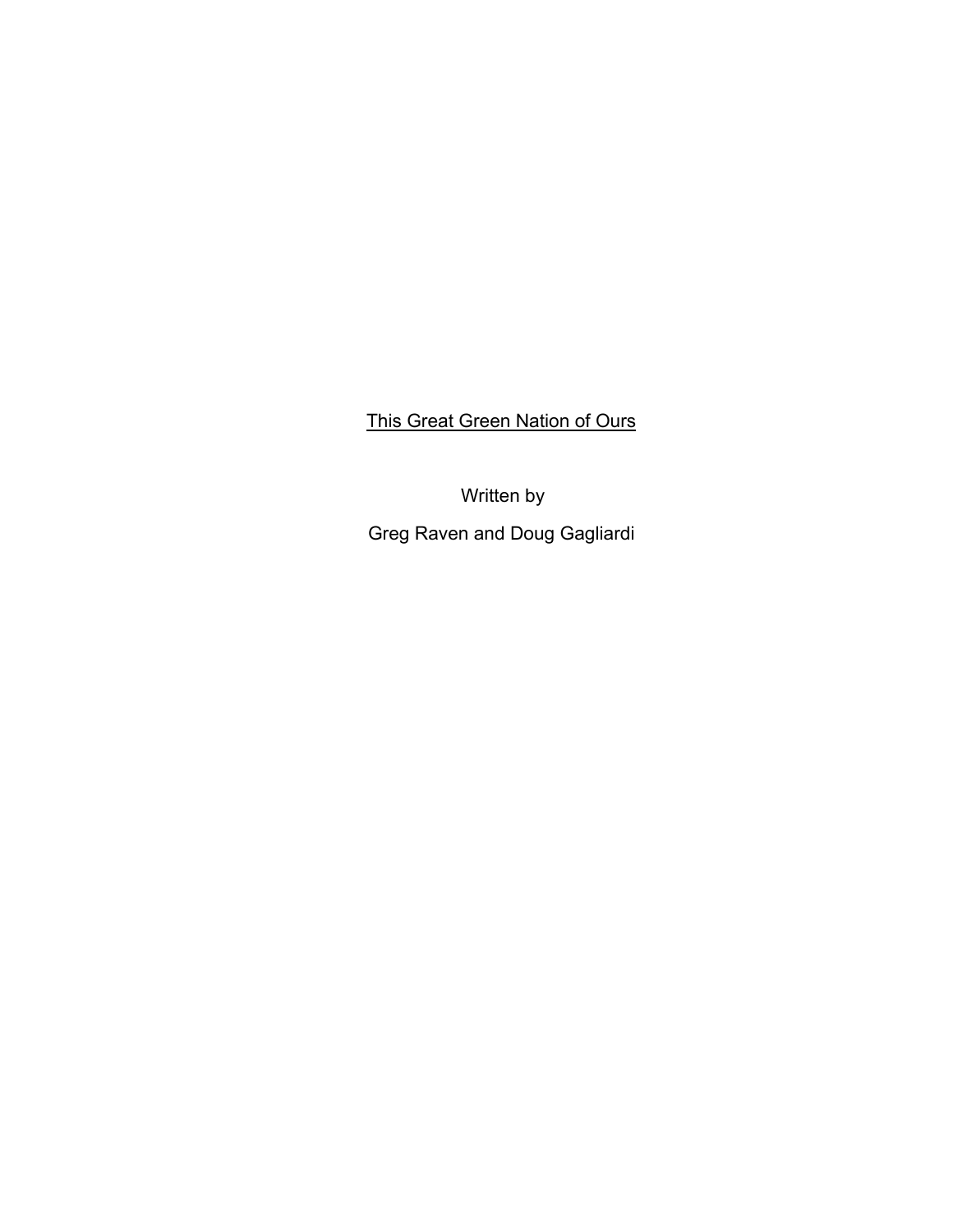#### INT. LARGE AUDITORIUM

#### SOUND: APPLAUSE

OILY Thank you. Please. I am happy to be here tonight, and I hope that I can help clarify the position my administration has adopted regarding the handling of foreign affairs. As you know, it has always been, and always will be my policy that, as Americans, we cannot, we will not, we should not, and we probably won't put out the fire.

# SOUND: APPLAUSE AND SPEECH FADE DOWN SO WE HEAR THAT WE WERE LISTENING TO A BROADCAST OF THE EVENT.

### INT. OVAL OFFICE

### SOUND: PEN SCRATCHING ON PAPER.

OILY Dear Marilyn, Sorry to hear that you passed on. Watching a monster movie on the television. I bought one of your dolls, and I really love it, even though the head has fallen off. I don't know where it went, it's just gone. It is still fun to dress up. If you could send me a picture of yourself with your autograph on it, I would frame it and hang it over my fire extinguisher to show to all my friends. Love, Oily.

# SOUND: FADE UP TV TO HEAR THE APPLAUSE FOR THE PRESIDENT'S SPEECH.

### INT. FISBIN'S LIVING ROOM

SOUND: FISBIN HAS THE TV ON.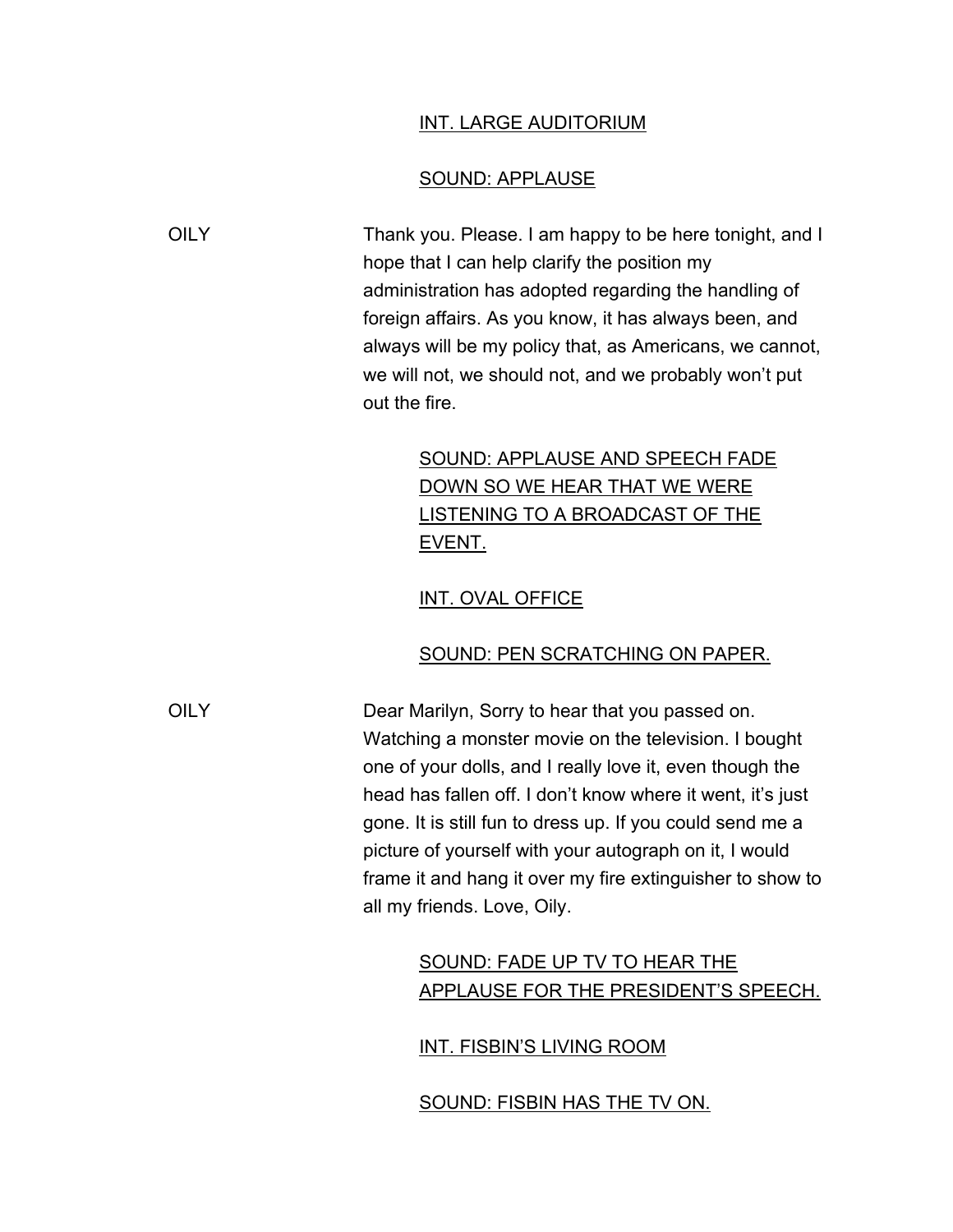| <b>DENNIS</b> | (on TV)                                                                                                                                       |
|---------------|-----------------------------------------------------------------------------------------------------------------------------------------------|
|               | An inspiring moment, I'm sure, for just about all of us<br>who want to believe that what the President said makes<br>any sense at all. Chuck? |
| <b>CHUCK</b>  | (on TV)                                                                                                                                       |
|               | That's right, Dennis, and here's political analyst Doris<br>Cytoplast to tell us what it was we just heard. Doris?                            |
| <b>DORIS</b>  | (on TV)                                                                                                                                       |
|               | Oh! Hi, all you dolls and dollettes out there! What the<br>Prethident actually meant, thubconsciously, of courth ---                          |
| <b>CHUCK</b>  | Clean it up, Doris.                                                                                                                           |
| <b>DORIS</b>  | Oh, er, is that most of us couldn't even if we wanted to.                                                                                     |
| <b>CHUCK</b>  | Thanks, Doris.                                                                                                                                |
| <b>DORIS</b>  | That'll be a million dollars, Chuck.                                                                                                          |
| <b>CHUCK</b>  | Upped the andy again, huh? Well, you're worth every<br>penny.                                                                                 |
| <b>DENNIS</b> | You know, I particularly liked the part where the<br>President said, "I come not to praise television, but to<br>be on it."                   |
| <b>CHUCK</b>  | Kissing hands and shaking babies even as he spoke.                                                                                            |
| <b>DENNIS</b> | Right, Chuck, and we'll be right back with more live<br>coverage of the President's character assassination<br>after this imported word.      |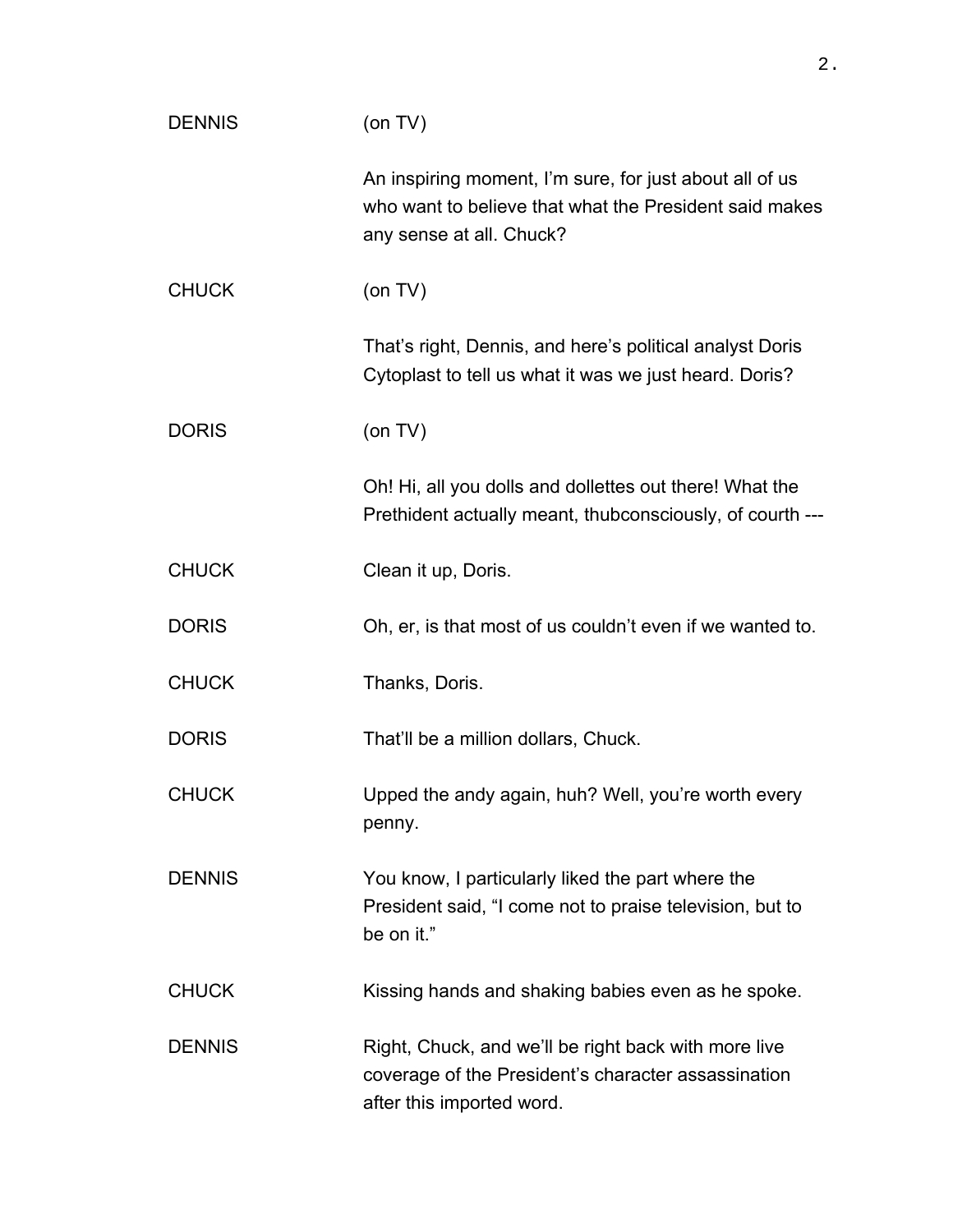## INT. STUDIO MEETING ROOM

## SOUND: DOOR OPENS. FISBIN ENTERS.

| <b>FISBIN</b> | -- Put out the fire.                                                                                                                                                                                                                                                                                                                                                                                                                                                               |
|---------------|------------------------------------------------------------------------------------------------------------------------------------------------------------------------------------------------------------------------------------------------------------------------------------------------------------------------------------------------------------------------------------------------------------------------------------------------------------------------------------|
|               | <b>SOUND: DOOR SLAMS.</b>                                                                                                                                                                                                                                                                                                                                                                                                                                                          |
| <b>MOGUL</b>  | Are you a company man, Fisbin?                                                                                                                                                                                                                                                                                                                                                                                                                                                     |
| <b>FISBIN</b> | Well, that depends on what ---                                                                                                                                                                                                                                                                                                                                                                                                                                                     |
| <b>MOGUL</b>  | Are you a company man or not? You're late again,<br>Fisbin, late. What did you say?                                                                                                                                                                                                                                                                                                                                                                                                |
| <b>FISBIN</b> | Uh, "put out the fire," sir.                                                                                                                                                                                                                                                                                                                                                                                                                                                       |
| <b>MOGUL</b>  | What?!                                                                                                                                                                                                                                                                                                                                                                                                                                                                             |
| <b>FISBIN</b> | Nothing. Never mind.                                                                                                                                                                                                                                                                                                                                                                                                                                                               |
| <b>MOGUL</b>  | Oh, it's all this damn computer humor. It's addled<br>everybody's brain. Now, gentlemen. Do we all know<br>why we are here?                                                                                                                                                                                                                                                                                                                                                        |
| <b>GROUP</b>  | No!                                                                                                                                                                                                                                                                                                                                                                                                                                                                                |
| <b>MOGUL</b>  | Right! We're here because we need a new concept for a<br>new movie. The American movie-going public has come<br>of age. They're not stupid anymore. They're intelligent.<br>They're alert. They're aware. They're well-versed and<br>informed. You can't fool them with hackneyed plots and<br>worn-out stereotypes. We need something fresh. We<br>need something bold. We need something innovative,<br>something never before dreamed of in the annals of the<br>silver screen. |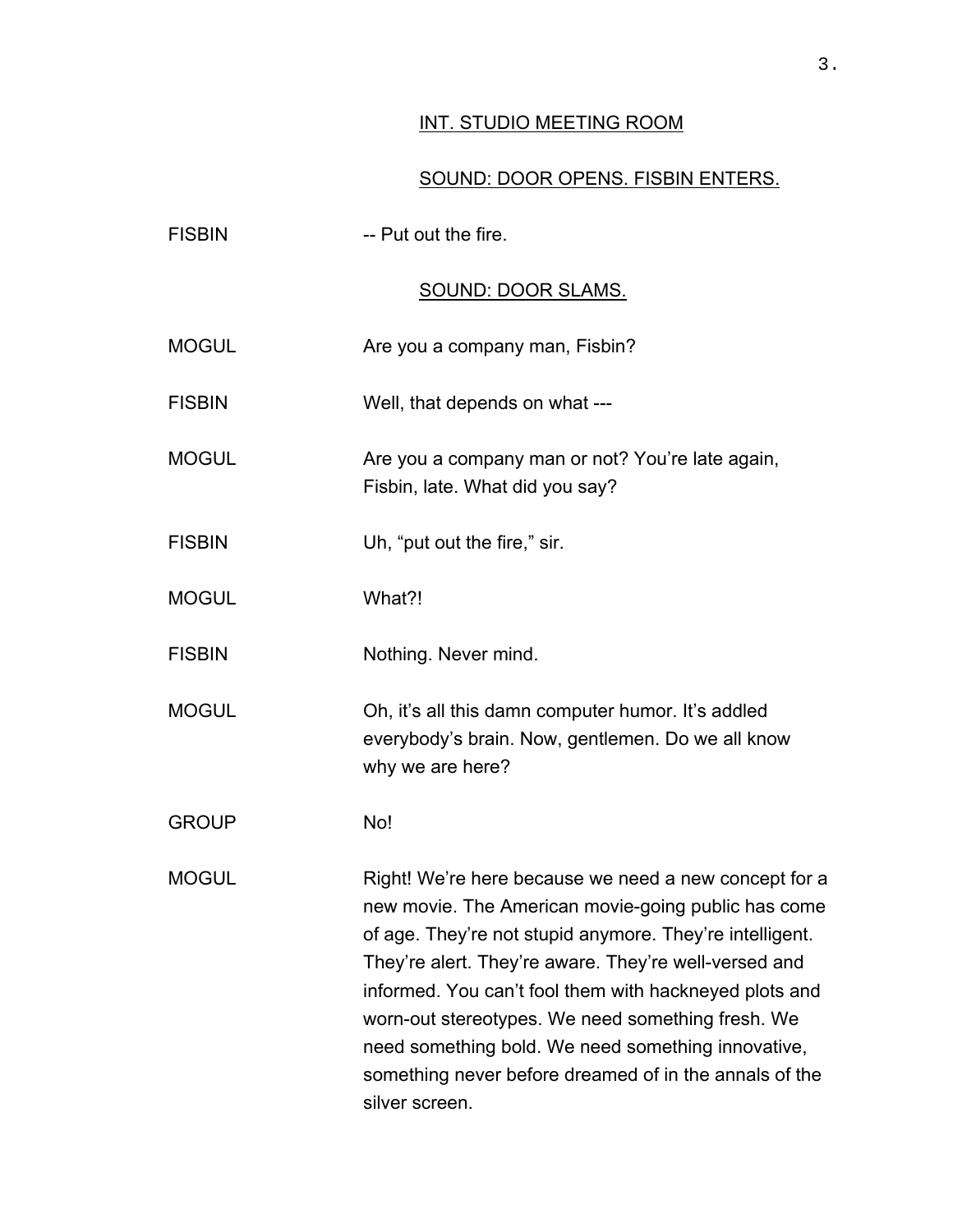| <b>VOICE</b>  | What about a disaster movie?                                                                                                                                                                                                                                                                                                                                                                                                                                                |
|---------------|-----------------------------------------------------------------------------------------------------------------------------------------------------------------------------------------------------------------------------------------------------------------------------------------------------------------------------------------------------------------------------------------------------------------------------------------------------------------------------|
| <b>MOGUL</b>  | No! I said fresh. I said unique.                                                                                                                                                                                                                                                                                                                                                                                                                                            |
| <b>VOICE</b>  | How about a return of the disaster movie?                                                                                                                                                                                                                                                                                                                                                                                                                                   |
| <b>MOGUL</b>  | No! I said inspired. I said undreamed of.                                                                                                                                                                                                                                                                                                                                                                                                                                   |
| <b>FISBIN</b> | How about beneath the son of the return of the disaster<br>movie?                                                                                                                                                                                                                                                                                                                                                                                                           |
| <b>MOGUL</b>  | Wait for it, wait for it. Let me savor that. Yes, yes. It's<br>good. It's good. It's better than good, it's mediocre! It's<br>never been done. Fire that man and hire him again.<br>He's got his shit together.                                                                                                                                                                                                                                                             |
| <b>GROUP</b>  | And he's selling it to you, sir!                                                                                                                                                                                                                                                                                                                                                                                                                                            |
| <b>MOGUL</b>  | Right. Now we need a plot. No, I have it. Picture this. A<br>solid gang-buster half-hour of explosively violent special<br>effects, frequently punctuated by suggestions of<br>colossal gore just inches beyond the field of vision,<br>leveling a clay model of New York City. But out of the<br>ruins, love blossoms between big star Carlton Chester<br>and rising young sex symbol Saber Faucet. Oh, it's got<br>my blood boiling. Quick, throw out some complications! |
| <b>FISBIN</b> | Uh, monster carries Saber up tall building. Devastates a<br>Civil Defense Unit.                                                                                                                                                                                                                                                                                                                                                                                             |
| <b>MOGUL</b>  | A masterstroke. Now we need a climax.                                                                                                                                                                                                                                                                                                                                                                                                                                       |
| <b>VOICE</b>  | Chester as mad scientist destroys monster with deadly<br>ray.                                                                                                                                                                                                                                                                                                                                                                                                               |
| <b>MOGUL</b>  | No, no. That's too complicated.                                                                                                                                                                                                                                                                                                                                                                                                                                             |

4.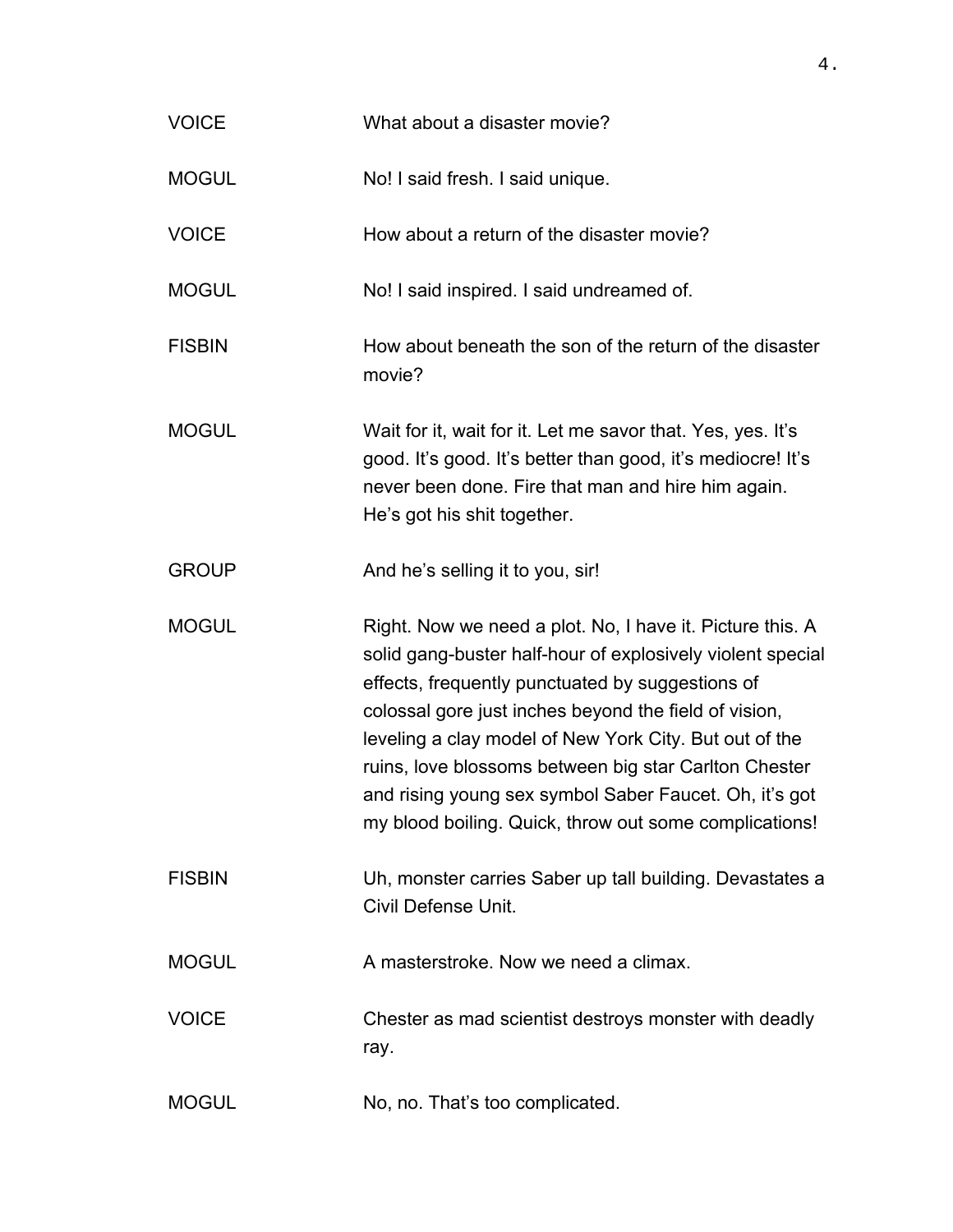| <b>FISBIN</b> | Monster dips Saber in pudding mix and everyone is run<br>over by a truck.          |
|---------------|------------------------------------------------------------------------------------|
| <b>GROUP</b>  | Hooray!                                                                            |
| <b>MOGUL</b>  | Great, that leaves 63 minutes for commercial time when<br>it comes to TV.          |
| <b>GROUP</b>  | Hooray!                                                                            |
| <b>MOGUL</b>  | Now we need a title.                                                               |
| <b>VOICE</b>  | Gone With the Wind.                                                                |
| <b>MOGUL</b>  | No.                                                                                |
| <b>VOICE</b>  | Dr. Zhivago.                                                                       |
| <b>MOGUL</b>  | No.                                                                                |
| <b>VOICE</b>  | Valley of the Dolls?                                                               |
| <b>MOGUL</b>  | No!                                                                                |
| <b>FISBIN</b> | Tom Swift and the Martian Fleshpots.                                               |
| <b>MOGUL</b>  | I like it. Well, gentlemen, what do you think of the total<br>package?             |
| <b>GROUP</b>  | It's stupid!                                                                       |
| <b>MOGUL</b>  | Right! Let's go with it.                                                           |
|               | <b>SOUND: CHAIRS MOVING AWAY FROM</b><br><b>TABLE, AND FOOTSTEPS LEAVING ROOM.</b> |

OTHERS FADE AS FISBIN LEAVES.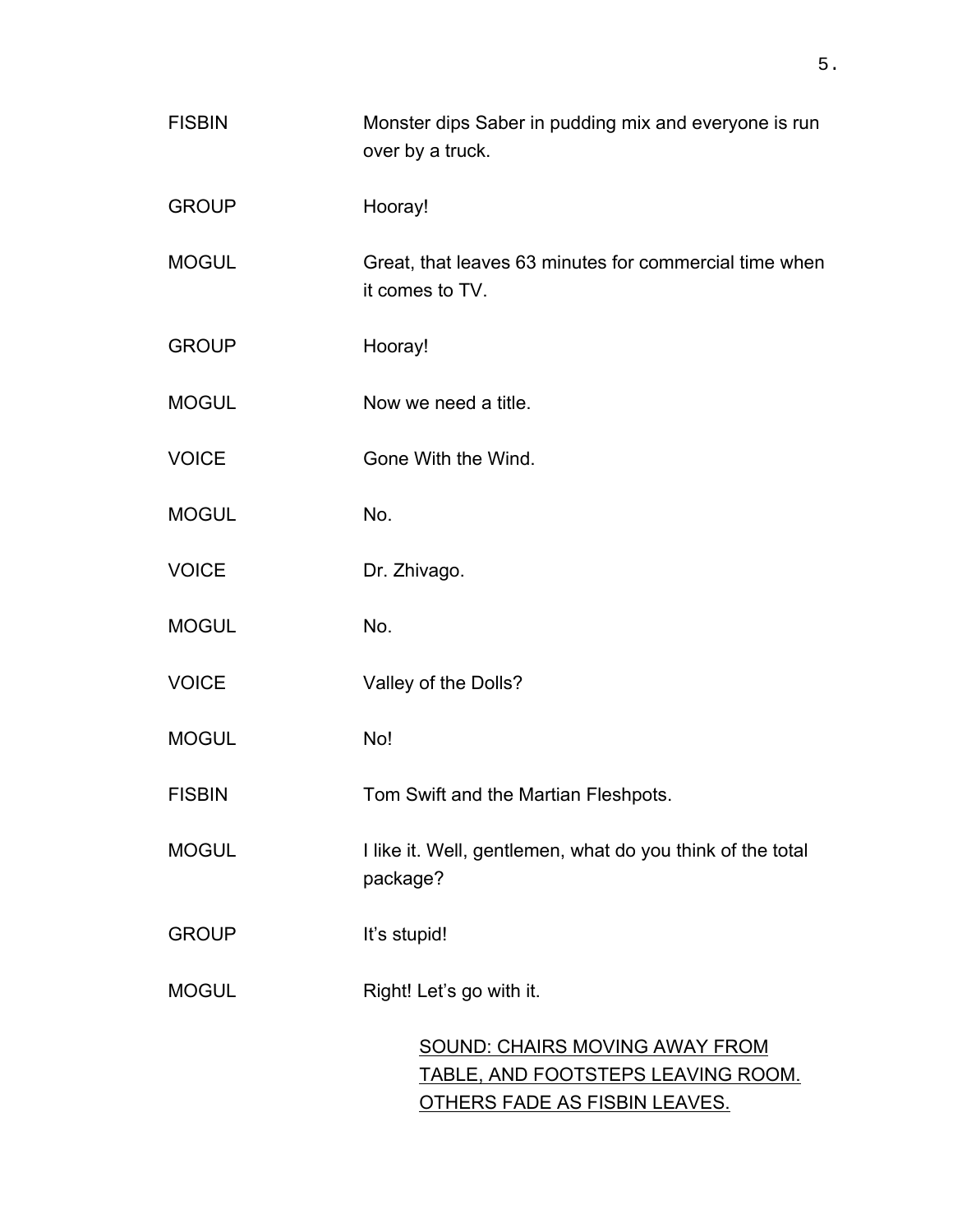## INT. HALLWAY

# SOUND: AS FISBIN WALKS DOWN THE HALL, THE SOUND OF A TELEPHONE RINGING GETS LOUDER.

| <b>FISBIN</b> | (singing)                                                                                                                                                                                                                                                                                                                                                                                             |
|---------------|-------------------------------------------------------------------------------------------------------------------------------------------------------------------------------------------------------------------------------------------------------------------------------------------------------------------------------------------------------------------------------------------------------|
|               | A pay phone was ringing, it just about blew my mind ---                                                                                                                                                                                                                                                                                                                                               |
|               | SOUND: FISBIN ANSWERS PHONE.                                                                                                                                                                                                                                                                                                                                                                          |
| <b>FISBIN</b> | Hello?                                                                                                                                                                                                                                                                                                                                                                                                |
| <b>VOICE</b>  | (on telephone)                                                                                                                                                                                                                                                                                                                                                                                        |
|               | Time now for the Holy Gosh Almighty Sneak Preview<br>Power Hour.                                                                                                                                                                                                                                                                                                                                      |
|               | SOUND: CHOIR STARTS SINGING IN THE<br>BACKGROUND.                                                                                                                                                                                                                                                                                                                                                     |
| <b>CHOIR</b>  | Jesus robbed me, This I know, My accountant told me<br>so. All ye bums And sinners repent, God works for the<br>government.                                                                                                                                                                                                                                                                           |
|               | <b>SOUND: CHOIR CONTINUES HUMMING</b><br><u>UNDER.</u>                                                                                                                                                                                                                                                                                                                                                |
| <b>VOICE</b>  | Don't touch that Dial! Mere soap won't wash away the<br>sins of humanity, but you can wipe that smile off your<br>face and make a clean breast of your transgressions<br>under the watchful eye of the revving Reverend Argyle<br>Pothole, here in the Random Access Church of the<br>Acoustical Labyrinth. Join us now as we listen to the<br>gentle scrubbing particles of speech and the Holy Gosh |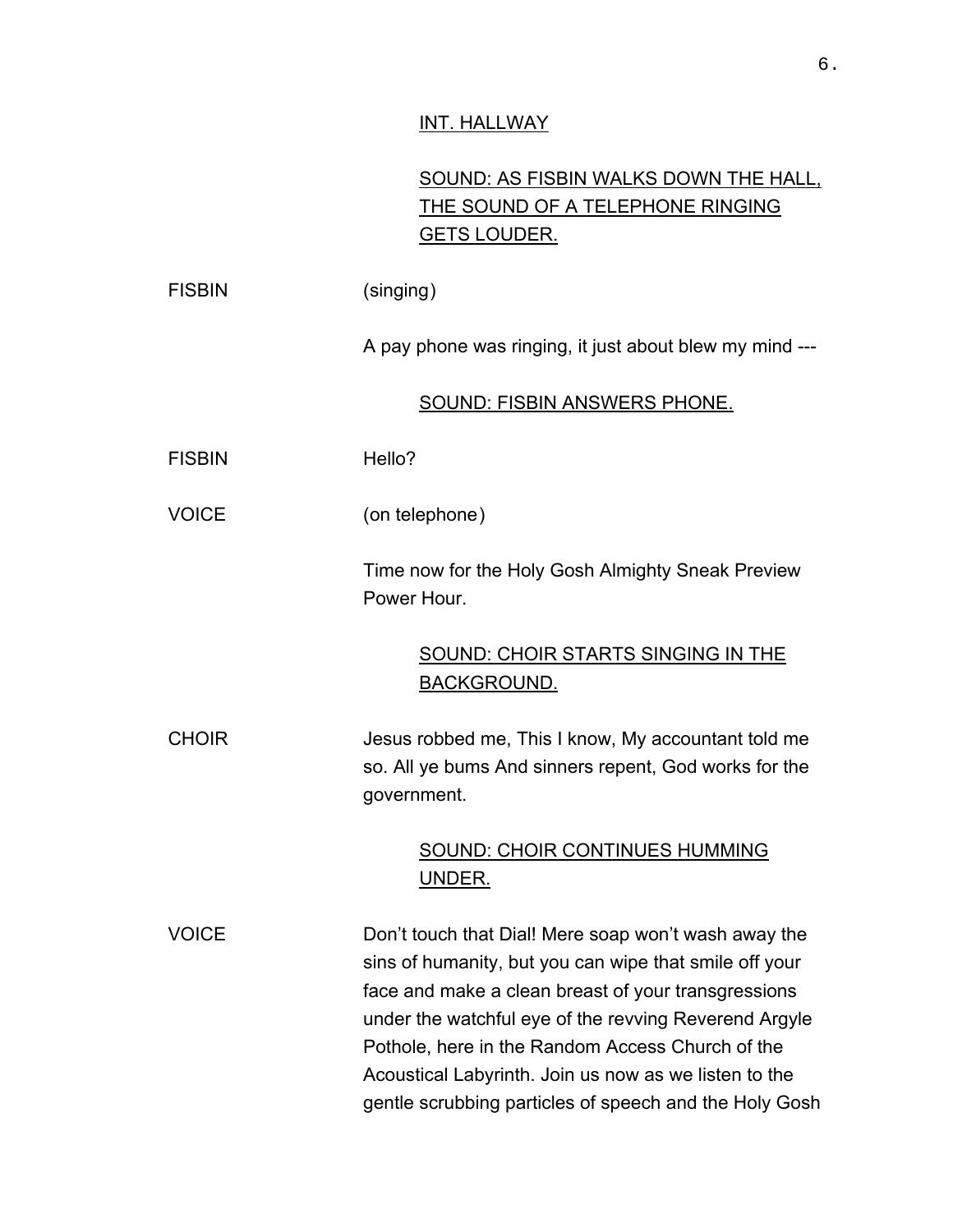Almighty Spitup and Take Notice Choir and you will understand more fully your place under the firmament of the Future. Reverend?

POTHOLE (on telephone to choir)

That's fine, that's fine.

(pause)

That's fine, that's real nice. That's very nice ... now sit down and shut up.

# SOUND: THE CHOIR STOPS SINGING. A MEMBER OF THE CONGREGATION STARTS COUGHING.

POTHOLE Sal-i-vation!

### SOUND: COUGHING CONTINUES.

POTHOLE Sal-i-vation!

## SOUND: COUGHER COUGHS HIS LAST AND DIES.

POTHOLE Greetings, my children, and keep quiet. I, as you know, am the Reverend Argyle Pothole, and I am here to help sponge away the accumulation of filthy remuneration that you have acquired since I spoke to you last, for only in this way can you ever hope to get into heaven, pass through the eye of a needle, or avoid probate when you are called upon by the Big Banker in the sky to be sacrificed on the Altar of the Great Semantic Apocalypse.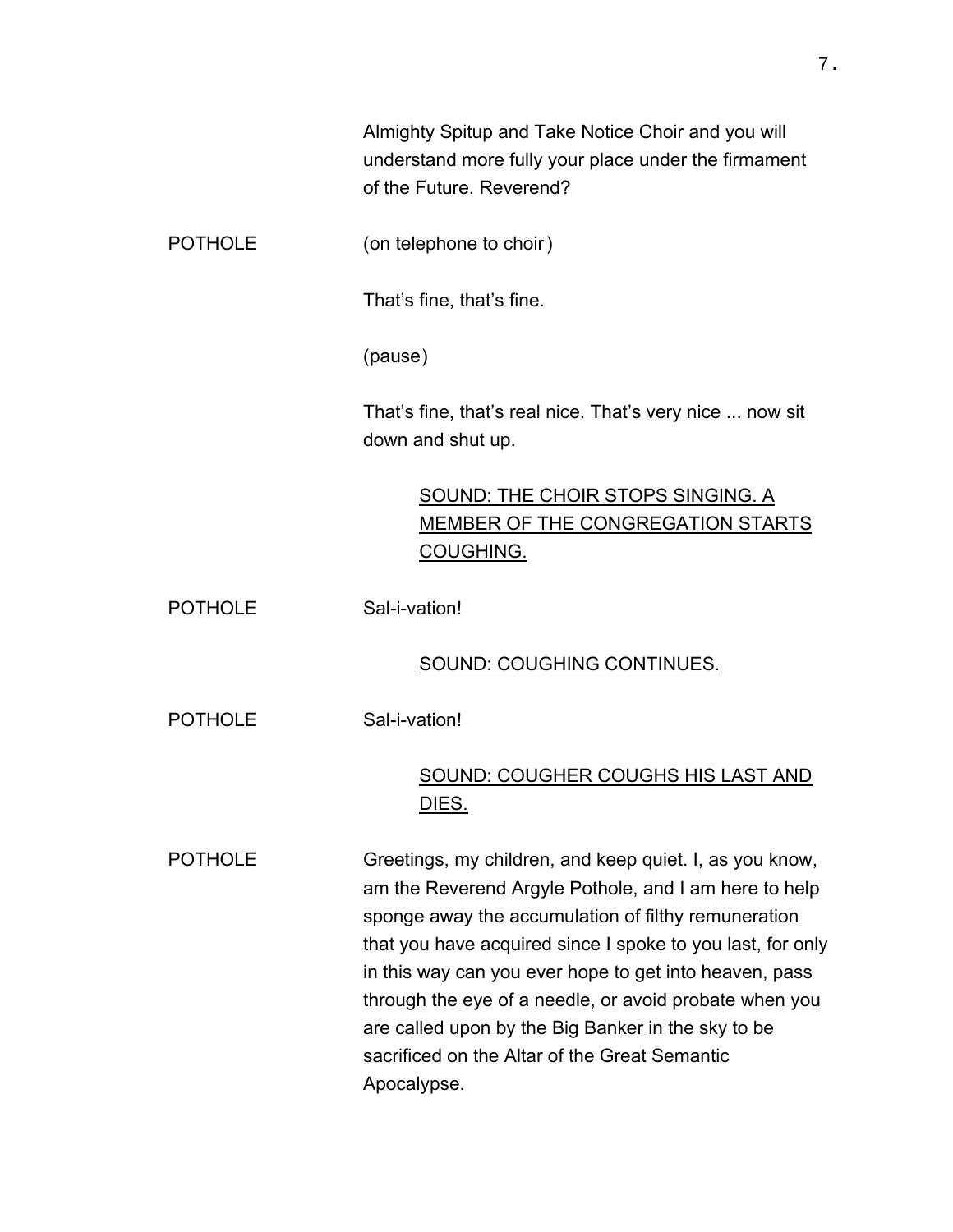| <b>OLD MAN</b> | Hallelujah!                                                                                                                                                                                                                                                                                                                                                                                                                                |
|----------------|--------------------------------------------------------------------------------------------------------------------------------------------------------------------------------------------------------------------------------------------------------------------------------------------------------------------------------------------------------------------------------------------------------------------------------------------|
| <b>POTHOLE</b> | And when you see that Altar, when you look deep into<br>the great, green depths of that Altar, you will see<br>yourself as the Big Banker sees you. Yes, you will be<br>able to stand back and look at yourself in this Altar Ego.<br>And what is this Altar Ego? Money. But we're not going<br>to talk about money today, because today there are<br>more important things to talk about. What sort of things?<br>Things like Salivation. |
| <b>OLD MAN</b> | Hallelujah!                                                                                                                                                                                                                                                                                                                                                                                                                                |
| <b>POTHOLE</b> | Now I hear you asking, "What does this mean in terms<br>of dollars and cents?" Well, it means that we believe in<br>the Word.                                                                                                                                                                                                                                                                                                              |
| <b>OLD MAN</b> | The Word!                                                                                                                                                                                                                                                                                                                                                                                                                                  |
| <b>POTHOLE</b> | The Word!                                                                                                                                                                                                                                                                                                                                                                                                                                  |
| <b>OLD MAN</b> | What is the Word?                                                                                                                                                                                                                                                                                                                                                                                                                          |
| <b>POTHOLE</b> | What is the Word? I'm going to tell you. Last week in my<br>sermon, the Word was Money.                                                                                                                                                                                                                                                                                                                                                    |
| <b>OLD MAN</b> | Money!                                                                                                                                                                                                                                                                                                                                                                                                                                     |
| <b>POTHOLE</b> | But this week, the Word is Salivation. That's what<br>makes the Holy Stick-'em on the back of the Stamp of<br>Approval of the Holy Spirit work. Can you see this,<br>friends? I'll hold it up high. It's big, it's red, it's got a<br>picture of God on it, front and profile.                                                                                                                                                             |
| <b>OLD MAN</b> | Money!                                                                                                                                                                                                                                                                                                                                                                                                                                     |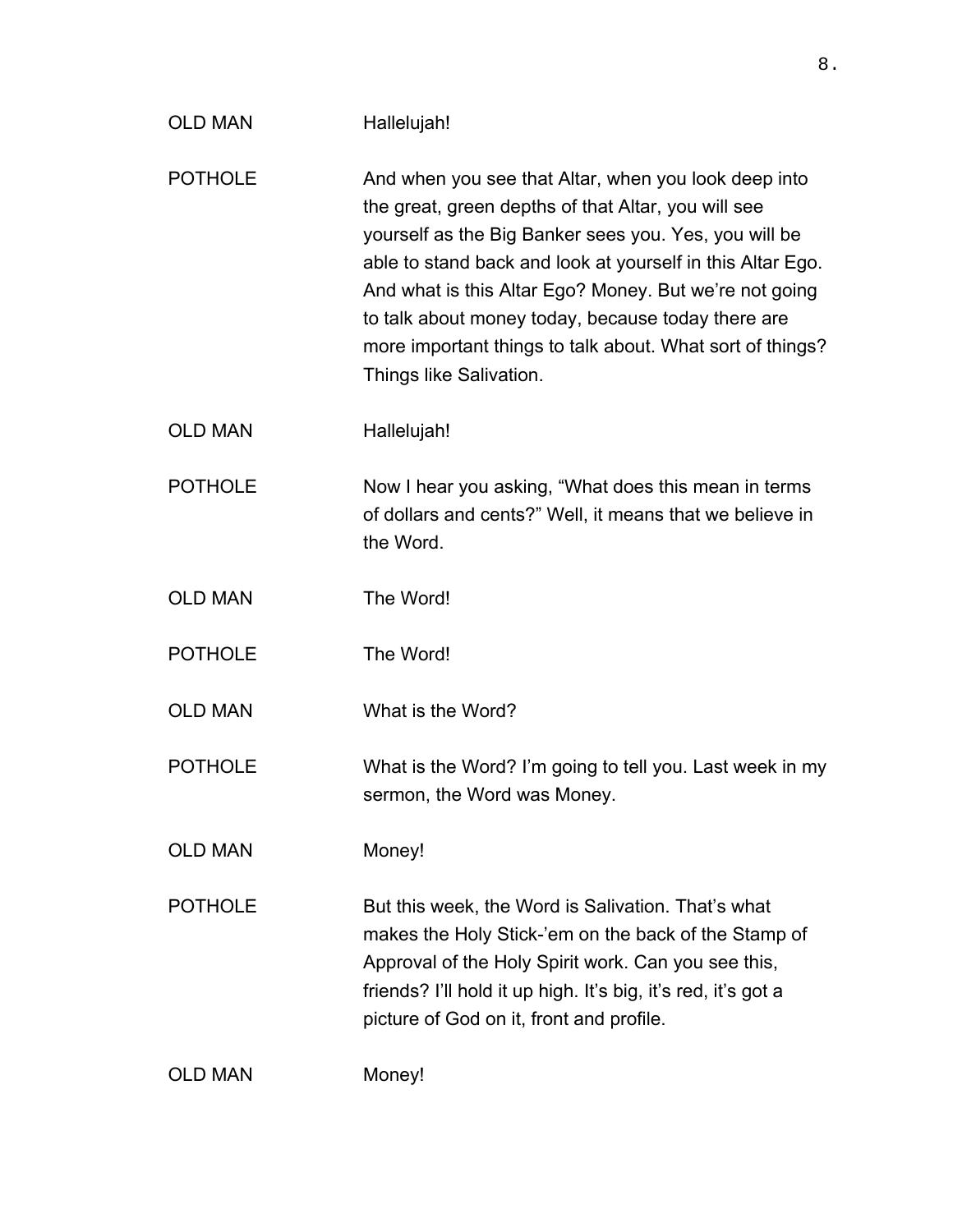POTHOLE Shut up! Yes, friends, it is Salivation that will make this spirit backing work for your cause. But there is something else, too. Something else you can do to help yourself. "What is it that we can do," I hear you ask. The answer is simple, like all things that are the work of greater lending institutions: you must contribute to the force of Almighty goodness that surrounds us, keeps us from our enemies, and helps us maintain our powerful lobbies -- lobbies you can visit right after the sermon with your contribution.

OLD MAN I can feel the power!

POTHOLE Don't worry if you aren't strong enough to make as great a contribution as I know you can, for I am here to help you. As I always say, "Less is more, and more is better." Just give until you give up, my tiny children, and when you come back next week at this same time, you can atone for needing my help. If you're listening to me on the radio right now, you can help yourself to this flow of Salivation by going out right now in the neighborhood that I'm sure you live in buy a church of any denomination. And then you take your stamps, you take those stamps with all the Salivation that you get today here on the show, and you can make that Holy Stick- 'em work for you, and turn them in for valuable gifts at any of our redemption centers.

OLD MAN Lick 'em!

POTHOLE Gifts that will make you happy.

OLD MAN Lick me!

POTHOLE And when you're happy, that Big Banker upstairs is happy. And when he's happy, I like to bow my head and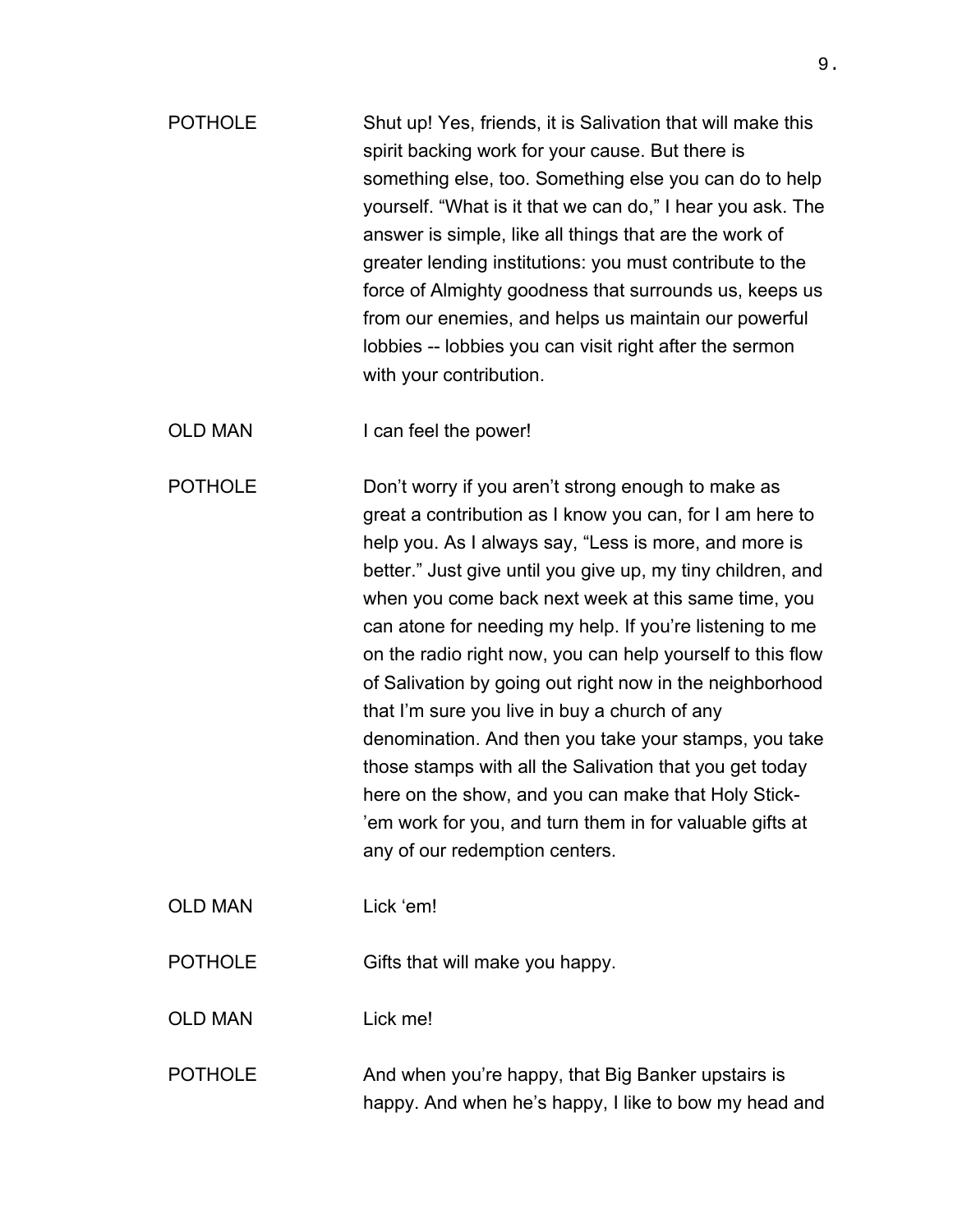pray, so won't you pray with me, now? "Hourly Father, in witches' heaven, hollowly rings thy laugh. While things don't run, your kings have fun on Earth, as they will in heaven. Take from us this day our meager bread, and deliver to us our mail. For thine is the realty, and the sound bite, and the clout, forever." Amen. OLD MAN Amen! POTHOLE And speaking of real estate, we really should keep that Big Landowner in the sky happy. If you're not paying your Holy Rent, or maybe you're getting a little behind - and we all like to get a little behind once in awhile -- the Big Landowner in the sky could look down on day upon all us squatters and decide --- SOUND: THE OPERATOR CUTS IN AND CUTS OFF POTHOLE. OPERATOR (on telephone) Excuse me, Mr. Fisbin? FISBIN Yes. OPERATOR I'm sorry to interrupt. Your film is ready for screening, and Mr. Mogul wants you to look at it to see what he thinks of it. FISBIN Great, finished already. OPERATOR Yes, sir. The Mark of the Beast computer completed the last shot just a few minutes ago. The first copy is in viewing room B.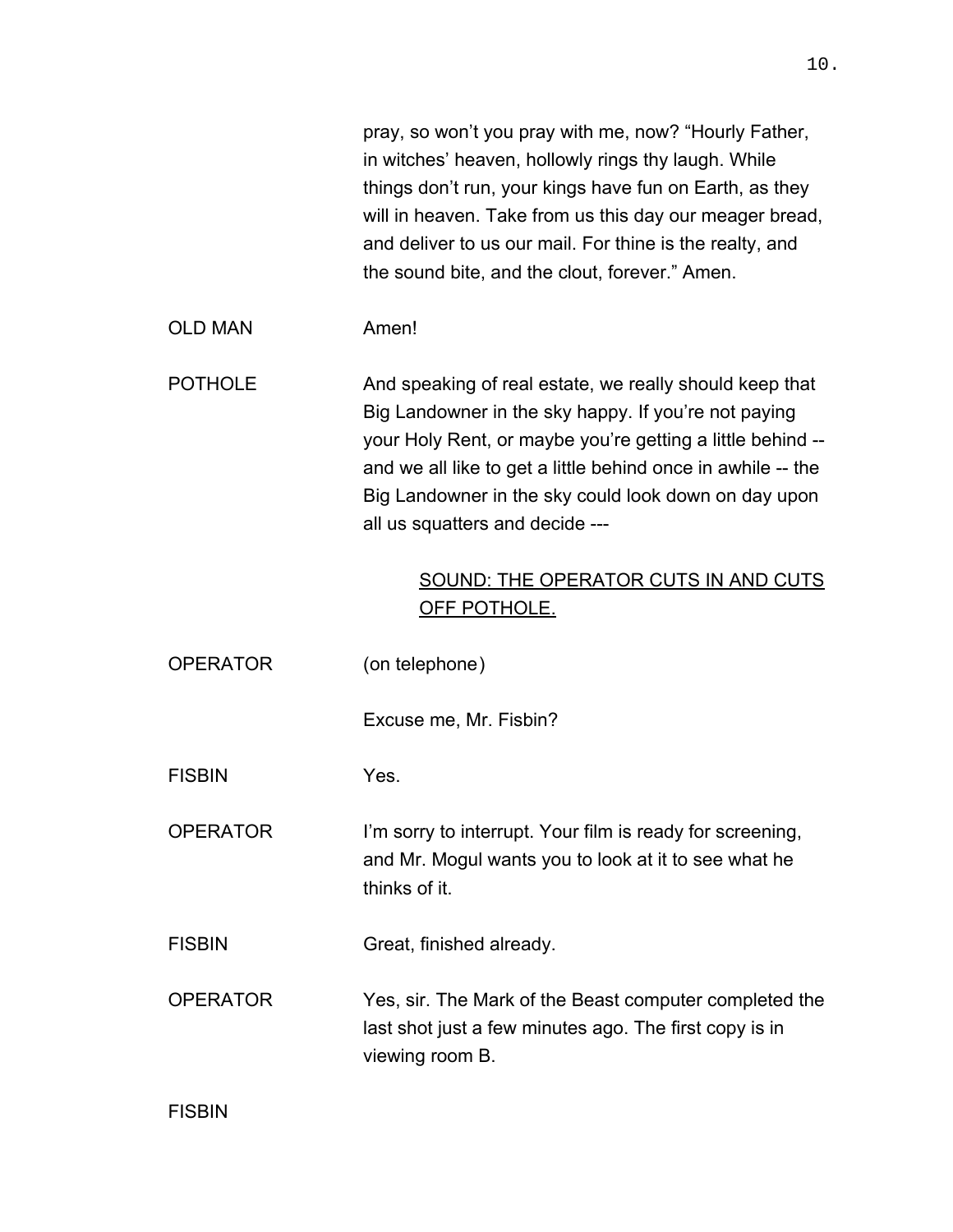Thank you, Operator.

OPERATOR You're welcome, sir. That's viewing room B.

## SOUND: FISBIN HANGS UP THE PHONE.

FISBIN Viewing room B. I think that is down this corridor. Ah, Green A, B, and C to the left, Red D, E, and F to the right. OK.

> SOUND: FOOTSTEPS ON LINOLEUM. HEAVY DOOR OPENS, AND THEN CLOSES BEHIND FISBIN.

## INT. VIEWING ROOM B

## SOUND: ALL AMBIENT NOISE ENDS.

FISBIN Jeez, I can't see a thing in here. Where are the lights? There.

(shouts)

Hey! Is there anybody in here?

(to himself)

I guess I'll have to run the terminal myself. I hope I can access the right film. Nothing's the same since they reformatted. How do you get the Supervisor?

> SOUND: BEEPS SIGNIFYING KEYBOARD ENTRY AT A COMPUTER TERMINAL.

FISBIN Great. Let's see -- employee verify? Fisbin.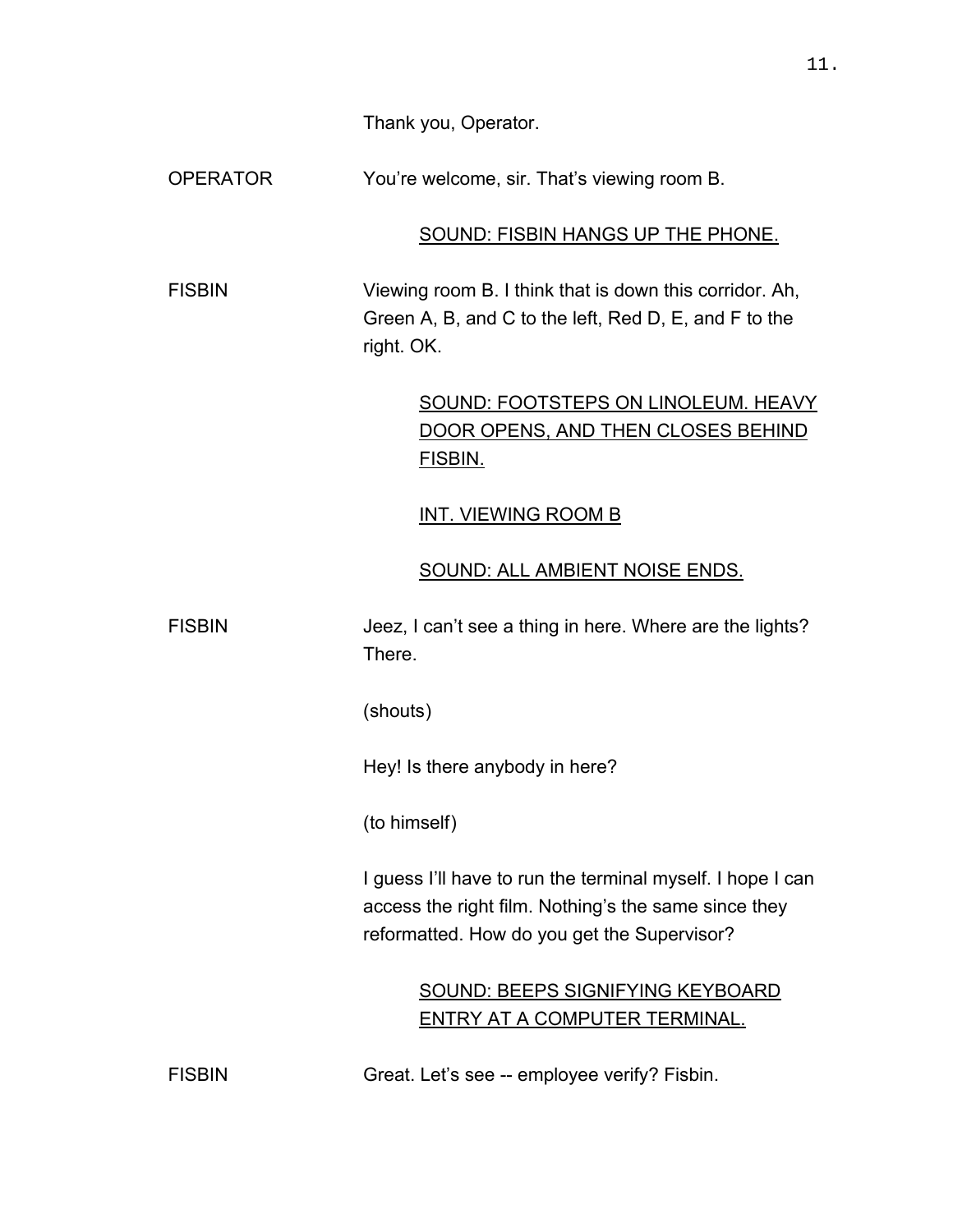## SOUND: TYPING, AND A BEEP.

| <b>FISBIN</b> | OK. Re-verify, batch save, batch data, job in, system<br>status, memory dump, re-do, job out -- I don't think I<br>want any of those. |
|---------------|---------------------------------------------------------------------------------------------------------------------------------------|
|               | <b>SOUND: BEEP FROM TERMINAL.</b>                                                                                                     |
| <b>FISBIN</b> | Oops. Well at least I didn't lock up the system. Let's<br>see, operator data -- ah, here it is. Search.                               |
|               | SOUND: TWO BEEPS FROM TERMINAL.                                                                                                       |
| <b>FISBIN</b> | Oh, oh. Unique, offset, and mask. Better try a mask<br>search.                                                                        |
|               | (beep)                                                                                                                                |
|               | Column one.                                                                                                                           |
|               | (beep, pause, beep)                                                                                                                   |
|               | Search limit, field complete.                                                                                                         |
|               | (beep)                                                                                                                                |
|               | Mask, "Tom Swift and the Martian Fleshpots."                                                                                          |
|               | (beeping)                                                                                                                             |
|               | Hmm. "Processing request." OK. Oh. "Request on<br>viewing screen." I did it.                                                          |
|               | <u>SOUND: FILM STARTING UP.</u>                                                                                                       |

ANNOUNCER (on screen)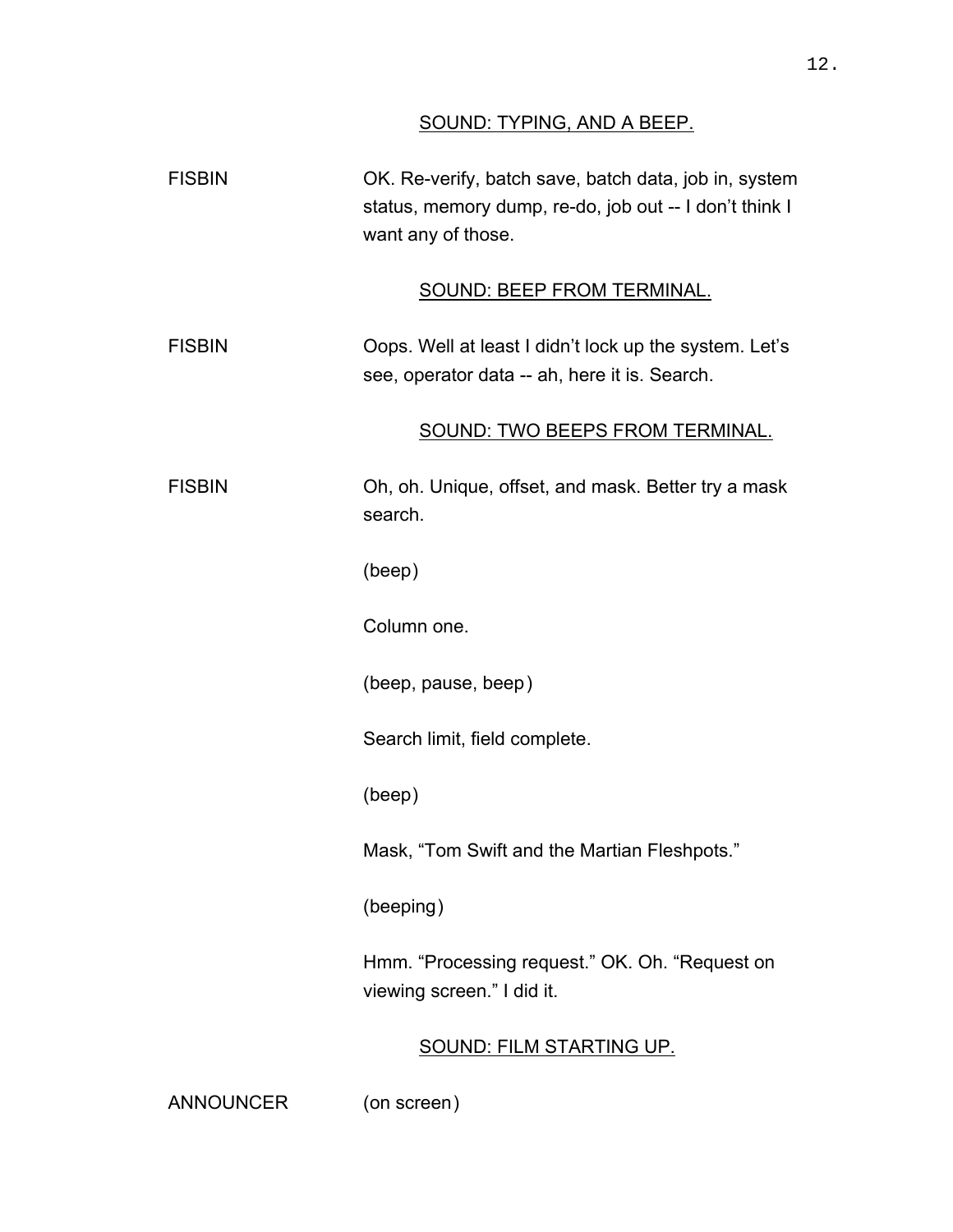|                  | Loreen, Spawn of the West. The film you've waited for<br>is now the film you've seen before. The Mario Italics<br>production of Loreen, Spawn of the West. A story of<br>war, and the men of war, and of warring men, and men<br>at war, and men against men, and still more men, and<br>what the war did to the men, and what the men did, and<br>what they said they did, but in reality did not do. A time<br>when men were men, and everyone was in the Army. A<br>time of love. |
|------------------|--------------------------------------------------------------------------------------------------------------------------------------------------------------------------------------------------------------------------------------------------------------------------------------------------------------------------------------------------------------------------------------------------------------------------------------------------------------------------------------|
| <b>MALE</b>      | (on screen)                                                                                                                                                                                                                                                                                                                                                                                                                                                                          |
|                  | Why don't you go undress for dinner, my dear, while I<br>slaughter a few Huns in the sitting room?                                                                                                                                                                                                                                                                                                                                                                                   |
| <b>ANNOUNCER</b> | (on screen)                                                                                                                                                                                                                                                                                                                                                                                                                                                                          |
|                  | And a time of confusion.                                                                                                                                                                                                                                                                                                                                                                                                                                                             |
| <b>MALE</b>      | (on screen)                                                                                                                                                                                                                                                                                                                                                                                                                                                                          |
|                  | But I can't love you, don't you see? The war has made<br>me half a man.                                                                                                                                                                                                                                                                                                                                                                                                              |
| <b>FEMALE</b>    | (on screen)                                                                                                                                                                                                                                                                                                                                                                                                                                                                          |
|                  | You mean ---                                                                                                                                                                                                                                                                                                                                                                                                                                                                         |
| <b>MALE</b>      | (on screen)                                                                                                                                                                                                                                                                                                                                                                                                                                                                          |
|                  | No, I don't think so.                                                                                                                                                                                                                                                                                                                                                                                                                                                                |
| <b>ANNOUNCER</b> | (on screen)                                                                                                                                                                                                                                                                                                                                                                                                                                                                          |
|                  | The secret loves they didn't love. The secret lives they<br>didn't live.                                                                                                                                                                                                                                                                                                                                                                                                             |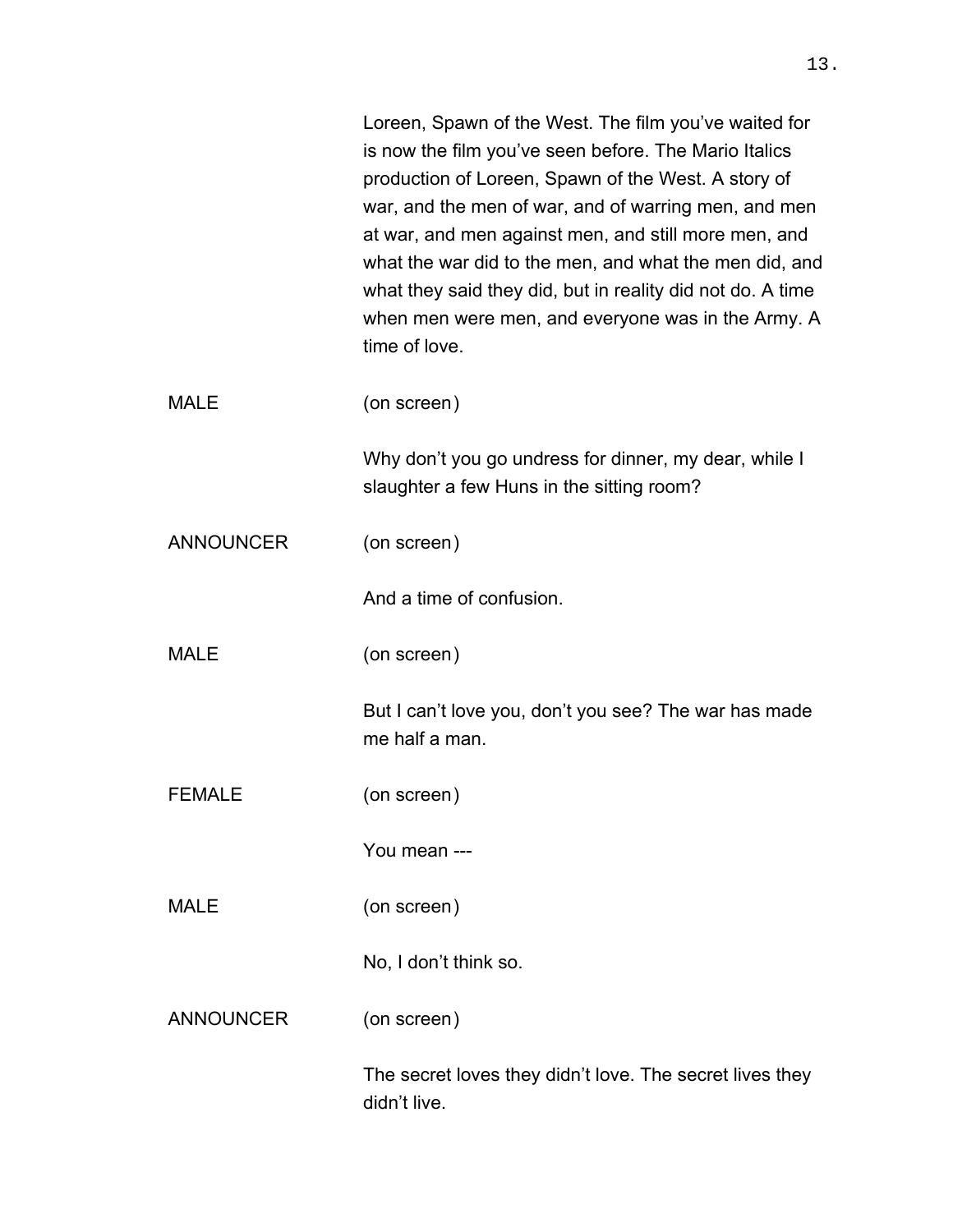| <b>MALE</b>      | (on screen)                                                                                                                                              |
|------------------|----------------------------------------------------------------------------------------------------------------------------------------------------------|
|                  | Gee, what do I mean?                                                                                                                                     |
| <b>ANNOUNCER</b> | (on screen)                                                                                                                                              |
|                  | Now it can be told. The story you haven't seen since the<br>last time. Loreen, Spawn of the West. In Bananavision.                                       |
|                  | SOUND: PREVIEW ENDS. SILENCE RETURNS<br><u>TO THE ROOM.</u>                                                                                              |
| <b>FISBIN</b>    | Well. That isn't quite what I wanted. I wonder how they<br>spelled "fleshpots"? Maybe it's two words instead of<br>three. Try it the other way. Job out. |
|                  | (beeps)                                                                                                                                                  |
|                  | Code FISBIN.                                                                                                                                             |
|                  | (beeps)                                                                                                                                                  |
|                  | Search --                                                                                                                                                |
|                  | (beep)                                                                                                                                                   |
|                  | Filter --                                                                                                                                                |
|                  | (beep)                                                                                                                                                   |
|                  | Column one --                                                                                                                                            |
|                  | (beep)                                                                                                                                                   |
|                  | Search limit --                                                                                                                                          |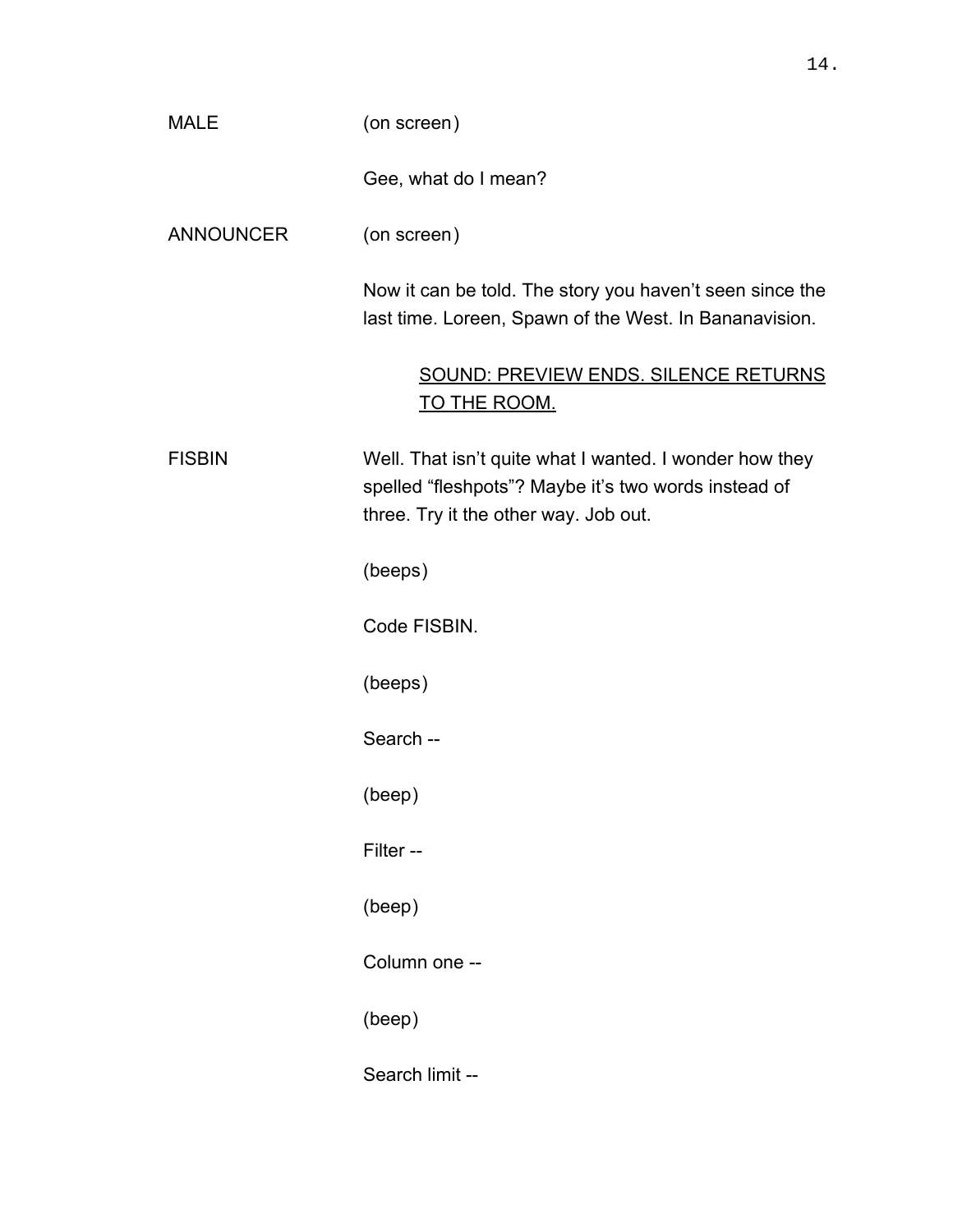(beep)

Mask "Tom Swift and the Martian Fleshpots." Output device, uh, screen.

# SOUND: MORE BEEPS, AND THEN FILM WHIR.

ANNOUNCER (on screen)

Chlorine, Cause of the Waste. Now, the chemical you've feared before becomes the chemical you've breathed before. The Marshall Artisto production of Chlorine, Cause of the Waste. A story of death, and the people who died. A story of gas and death, and swimming pools and death, and wash day and death, and ordinary drinking water and death, and incredible train wrecks and death, and what the death did to the people, and what the people did, and what the people said they were going to do but never had a chance to do. A time when men were dead, and women were dead, and everyone in the Army was dead, too. A time of love.

FISBIN Enough.

# SOUND: TWO BEEPS, THEN A BONK, INDICATING AN ERROR.

FISBIN Damn, I've locked up the system.

# SOUND: BRIEFCASE OPENING, PAPERS BEING SHUFFLED.

FISBIN Darn it. I left my error recovery book at home. I'm just going to have to get some mainframe time for this.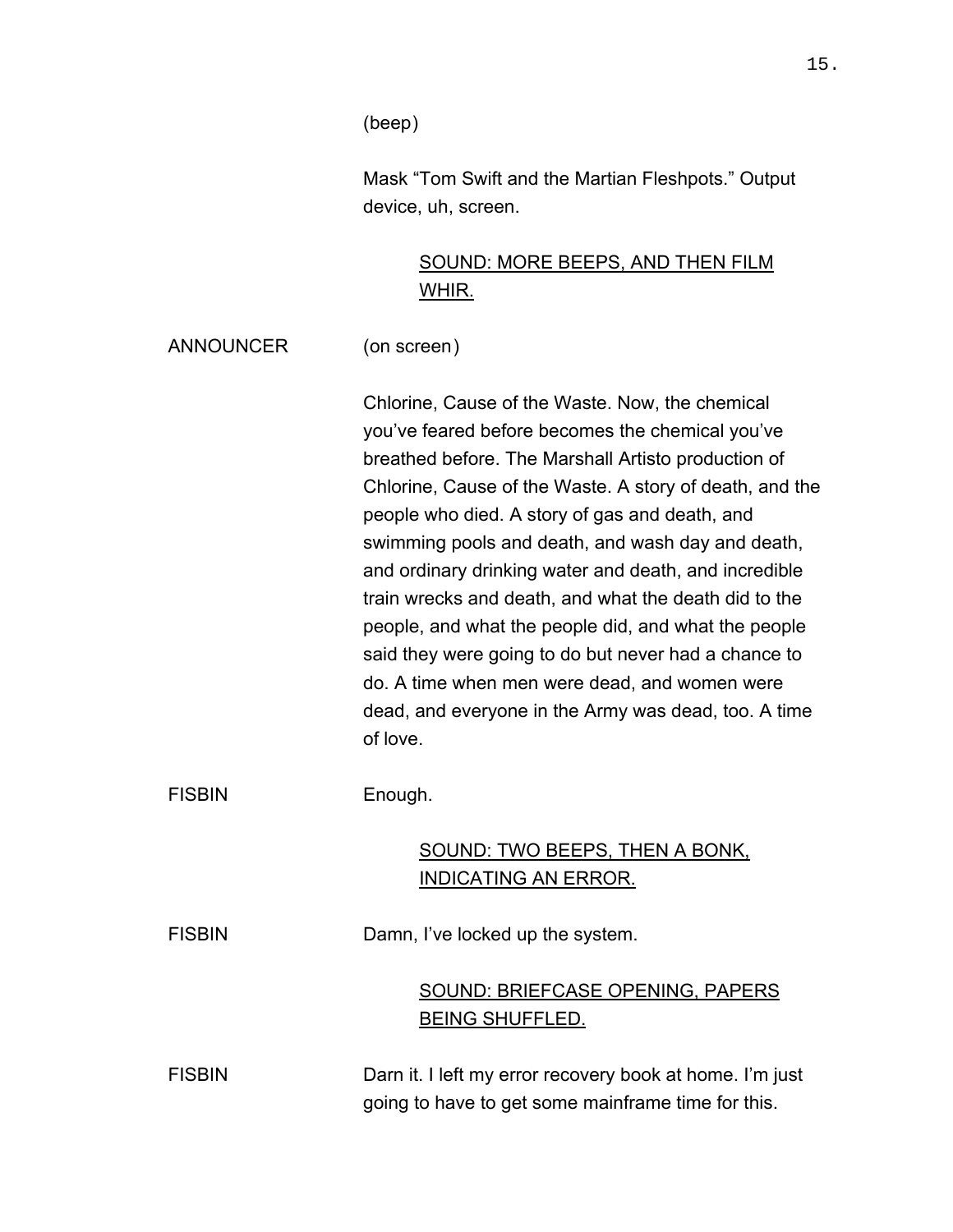### SOUND: FISBIN LEAVES ROOM.

## INT. HALLWAY

SOUND: FISBIN WALKS DOWN THE HALL FOR A SHORT DISTANCE, THEN ENTERS ANOTHER ROOM. SOUND OF COMPUTERS IN THE BACKGROUND.

| <b>RECEPTIONIST</b> | Yes sir, can I help you? |
|---------------------|--------------------------|
|---------------------|--------------------------|

FISBIN Yeah, I need some mainframe time. I can't seem to access my film from the ---

RECEPTIONIST What is your pass code, please?

FISBIN Fisbin. F-I-S-B-I-N. Which terminal may I use?

RECEPTIONIST Just a moment, sir. I have to wait for an authorization code. Ah, here we are. OK, just put your thumb print here -- thank you. Now breath into this tube. Thank you. You may use the third booth on the left.

FISBIN Thank you.

SOUND: FOOTSTEPS, AND FISBIN ENTERS BOOTH

### INT. BOOTH

### SOUND: DOOR CLICKS SHUT BEHIND HIM.

FISBIN This looks more familiar. Let's see, "Enter movie file."

SOUND: TYPING INTO A DIFFERENT KIND OF TERMINAL.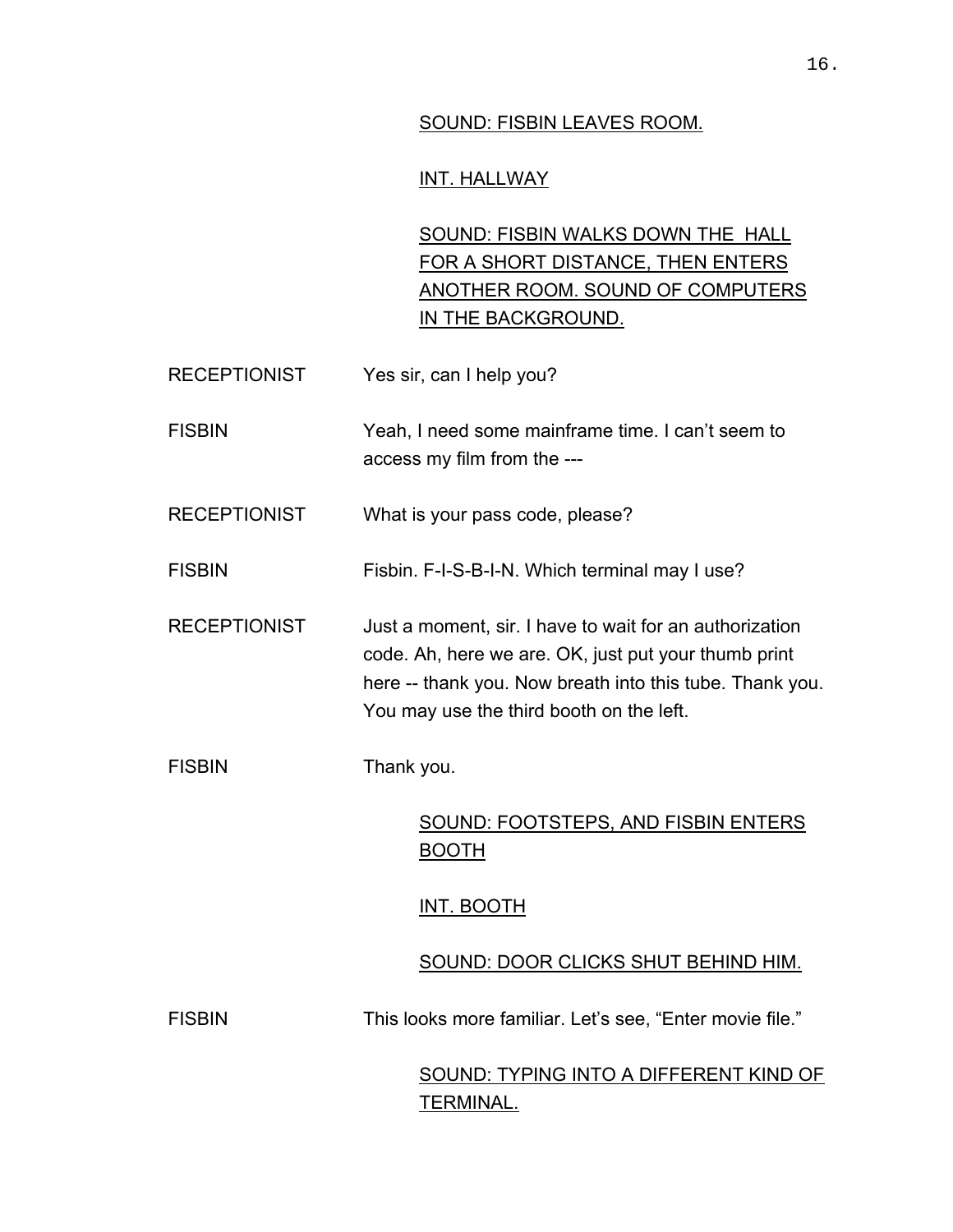FISBIN Code authorization, Fisbin. Mother's maiden name, uh, Beefbucket. Movie name, Tom Swift and the Martian Fleshpots.

(pause for typing)

Hmm. I guess I want status.

### SOUND: LOTS OF TYPING.

FISBIN Yeah, yeah, yeah. Producer, director, writer, blah blah blah. Looks everyone got a screen credit but me. Here we are; "Status: Go. Finish date: 70095," that's today. All right, output to viewing room B equals two. "Current output to viewing room F. Start time: 3800." Hey, that just started. Maybe I'll get to see this thing yet.

## SOUND: FISBIN LEAVES BOOTH. FOOTSTEPS THROUGH DOOR.

INT. HALLWAY

# SOUND: FOOTSTEPS DOWN HALL RUNNING.FISBIN ENTERS VIEWING ROOM F.

INT. VIEWING ROOM

## SOUND: SCREENING IS IN PROGRESS.

DENNIS (on screen)

-- cache of catnip. In what is being called the biggest bust in the history of the Corps, officers have seized over 13 tons of catnip and three juvenile tabbies on a catamaran anchored just off the coast near San Diego. Officers were alerted to the felonious felines when a bell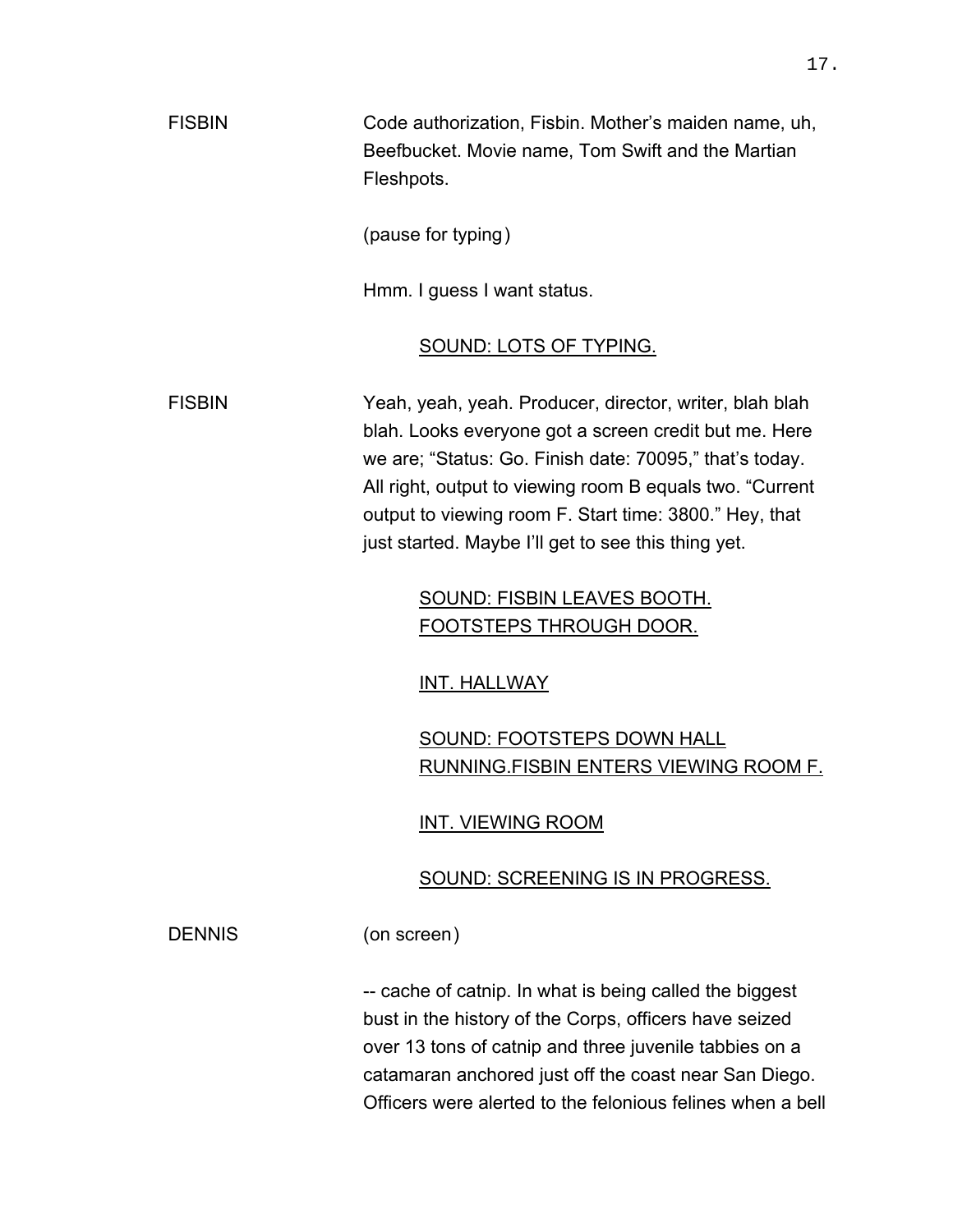| worn by one of them began to ring. The names of the    |
|--------------------------------------------------------|
| tabbies are being withheld pending notification of the |
| next of kin.                                           |

FISBIN Good, I didn't miss any of the movie.

DENNIS (on screen)

In other news for dogs, the Supreme Court today ordered the integration of all Guard Dog schools in the nation. Previously, these schools had only been open to those dogs that exhibited a quote killer instinct unquote. Now by the new court order, all dogs who wish to attend are legally protected against discrimination. The Court will decide next week on the issue of whether or not busing will be necessary to achieve species balance. Finally, scientists have discovered an unexplainable radio emission coming from the Dog Nebula, some 400 light years away. That is 2800 dog light years. We'll have more for you on this story as we get details. Well, it's time now for sports, and our own good sport himself, Dr. Chuck Up. Chuck?

CHUCK (on screen)

Thanks, Dennis. I'll bet you're wondering what's going on in the high-velocity, heavy-duty world of sports.

DENNIS (on screen)

You bet your four-inch spike heels I am.

CHUCK (on screen)

Well, the big action was at three o'clock when Dying for Dollars, the most popular game show, held its national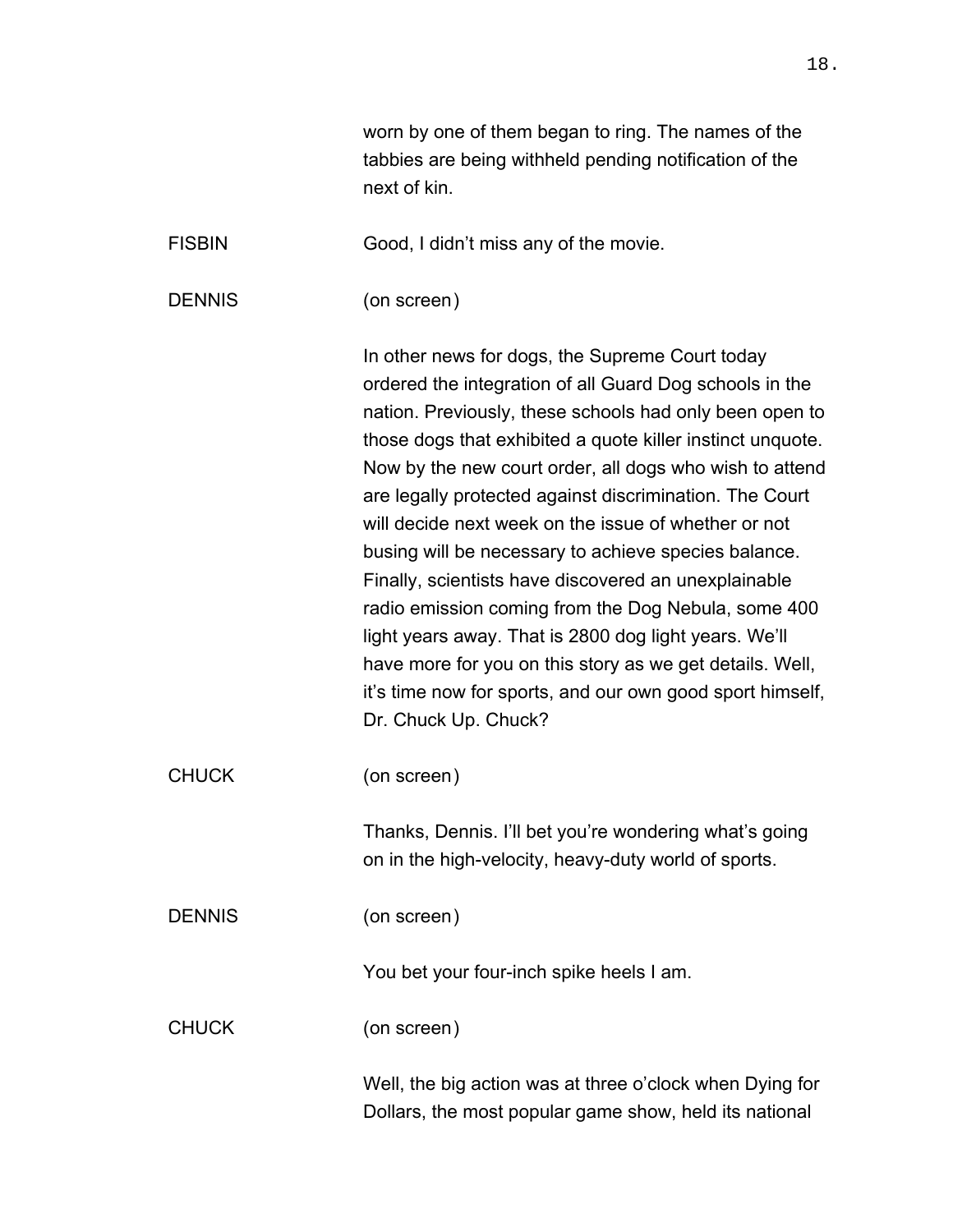die-offs. Wish you could have been there, Dennis, as visiting Russian contender Doris Dostoyevsky set a new world record in the maze event. And, in just over sixteen hours, showed up at the finish line looking as ready as anyone I've ever seen for that piece of cheese. The former record holder Turk Bordhall unfortunately perished earlier when he fell into a vat of boiling wax in the Sink or Swim portion of the event, and was unable to congratulate the new champion. Amateur league hopeful Runty Davenport made a poor showing in the Beat the Clock competition and was unable to amass the necessary ten points before his wife was executed, but teammate Whammo, the psychopathic killer whale, weighing in at a strong six tons, chose the correct door, not only allowing his team to wiggle away with all the marbles, but also avoiding a lot of senseless destruction. The talk around the locker room is about a trade of God For A Day's big crowd-pleaser, Studs Graphite, for the ever-homicidal Tommy Bowser, whose contract with the Killer Jocks of the Future is just about up.

DENNIS (on screen)

That Bowser's a big fellow.

CHUCK (on screen)

With or without four-inch heels, and he's deadly with a blunt instrument.

DENNIS (on screen)

Sounds like there should be megabucks in that deal.

**CHUCK**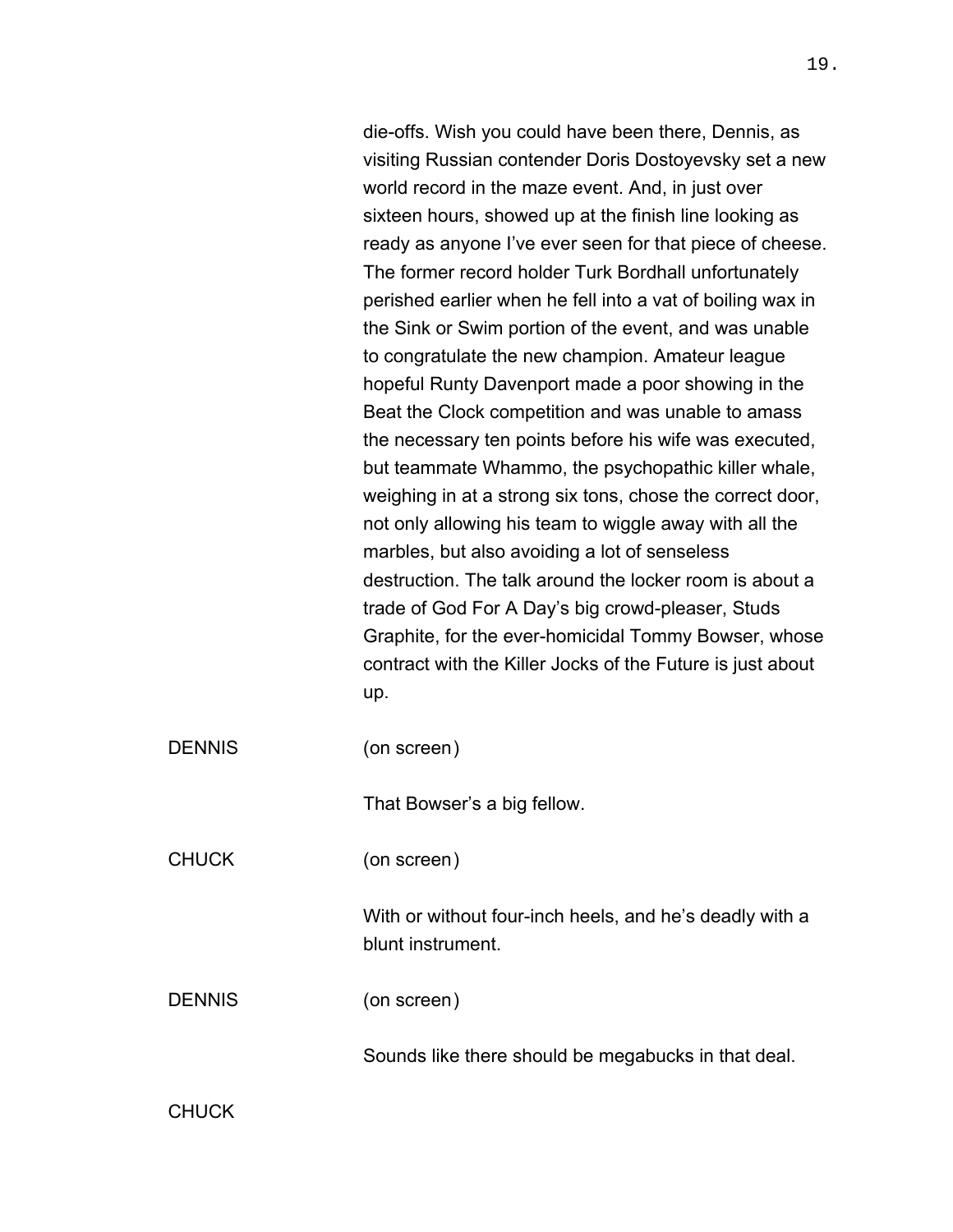|               | (on screen)                                                                                                                                                                                                                                                                |
|---------------|----------------------------------------------------------------------------------------------------------------------------------------------------------------------------------------------------------------------------------------------------------------------------|
|               | If they live.                                                                                                                                                                                                                                                              |
| <b>DENNIS</b> | (on screen)                                                                                                                                                                                                                                                                |
|               | And on that hopeful note, it's time for Chuck and myself<br>to call it a millennium, but be sure to stay tuned for<br>tonight's movie, "Baleen; Vermin or Pest?" The hapless<br>story of a rural American family carving a life for<br>themselves out of the urban jungle. |
| <b>CHUCK</b>  | (on screen)                                                                                                                                                                                                                                                                |
|               | I think they, uh, mostly carve each other up.                                                                                                                                                                                                                              |
| <b>DENNIS</b> | (on screen)                                                                                                                                                                                                                                                                |
|               | A healthy dose of sex and violence.                                                                                                                                                                                                                                        |
| <b>CHUCK</b>  | (on screen)                                                                                                                                                                                                                                                                |
|               | A really good picture.                                                                                                                                                                                                                                                     |
| <b>DENNIS</b> | (on screen)                                                                                                                                                                                                                                                                |
|               | Good night, from the Too Close To Be News Team.<br>Tune in tomorrow night for our special feature, "One of<br>Our Rockets is Burning."                                                                                                                                     |
|               | SOUND: THE NEWS STOPS, AND THE ROOM<br>GOES SILENT. FISBIN TAPS ON THE TABLE<br><u>IMPATIENTLY.</u>                                                                                                                                                                        |
| <b>FISBIN</b> | I'm waiting. Maybe it's waiting for input. There must be                                                                                                                                                                                                                   |

ISBIN **I'm waiting. Maybe it's waiting for input**. There must be a button here. Oh, yeah. Run.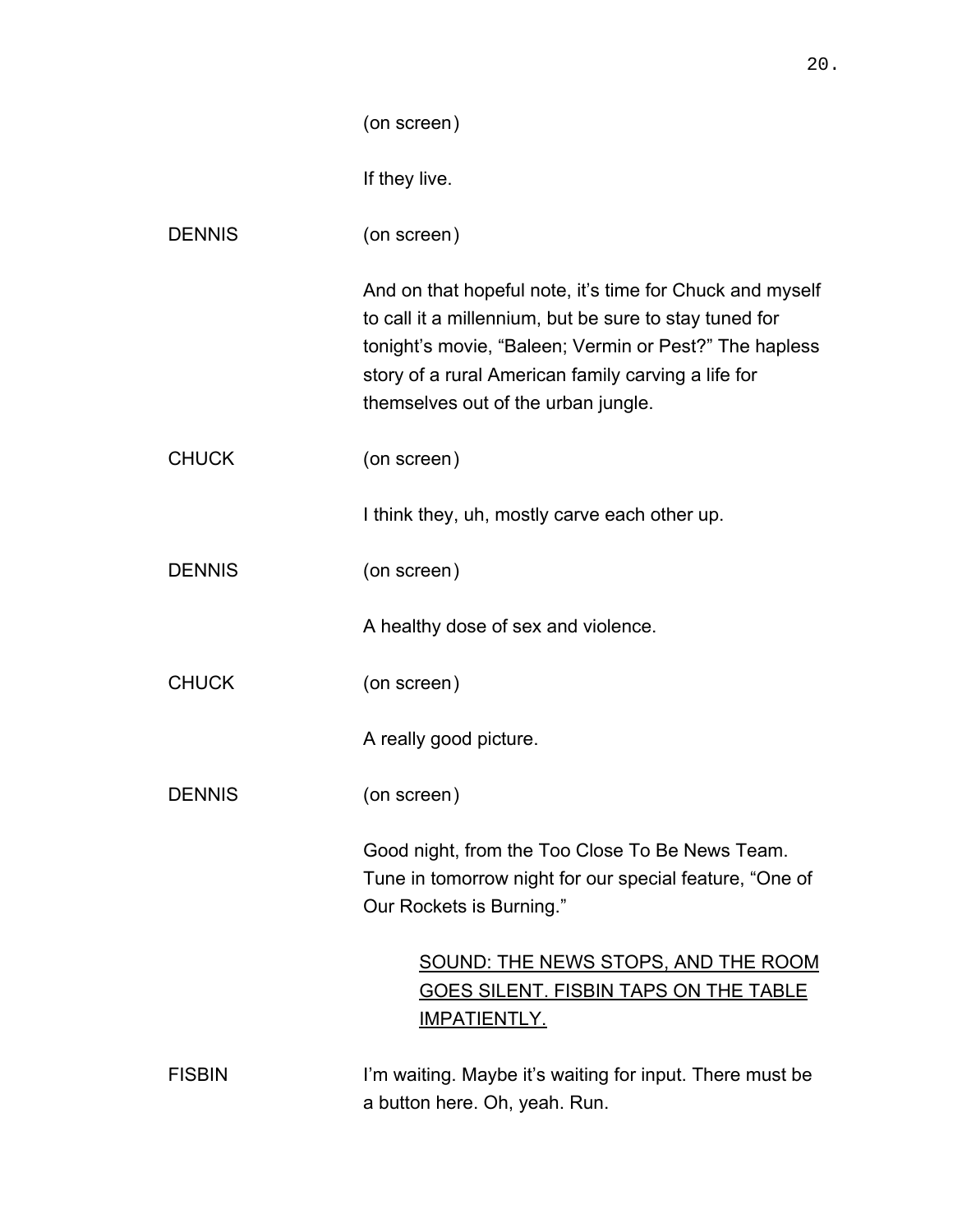(beep)

| <b>VOICE</b>  | Lunch is served.                                                                                                                                                                                                                                                                                                                                          |
|---------------|-----------------------------------------------------------------------------------------------------------------------------------------------------------------------------------------------------------------------------------------------------------------------------------------------------------------------------------------------------------|
|               | SOUND: CLATTER OF CANNED LUNCH                                                                                                                                                                                                                                                                                                                            |
|               | SLIDING DOWN DELIVERY TUBE.                                                                                                                                                                                                                                                                                                                               |
| <b>FISBIN</b> | Intermission, eh? Well, what have we got here? Hmm, a                                                                                                                                                                                                                                                                                                     |
|               | petroburger, a DDT malt, and some chicken fat sorbet.                                                                                                                                                                                                                                                                                                     |
|               | Not bad. Maybe I should hit RUN again.                                                                                                                                                                                                                                                                                                                    |
|               | SOUND: BEEP. OLD FILM CLIP RUNNING,                                                                                                                                                                                                                                                                                                                       |
|               | WITH SOUND OF THE SPROCKETS                                                                                                                                                                                                                                                                                                                               |
|               | CATCHING THE EDGES OF THE FILM IN THE                                                                                                                                                                                                                                                                                                                     |
|               | BACKGROUND. BLURRY SOUNDTRACK.                                                                                                                                                                                                                                                                                                                            |
| <b>OILY</b>   | (on screen)                                                                                                                                                                                                                                                                                                                                               |
|               | Is it working? What? It's running? Hey, this is fun. Boy, I                                                                                                                                                                                                                                                                                               |
|               | hope nobody ever gets their hands on this.                                                                                                                                                                                                                                                                                                                |
| <b>FISBIN</b> | That looks like the President.                                                                                                                                                                                                                                                                                                                            |
| <b>OILY</b>   | (on screen)                                                                                                                                                                                                                                                                                                                                               |
|               | Heh, heh. Hi! You may not recognize me like this, but I<br>am the President of the United States. Put that in your<br>pipe and smoke it. I've got a friend here I would like to<br>introduce to you. Andy, this is the American Public.<br>American Public, this is Maggoty Andy, and Maggoty<br>Andy is my friend. Dolls don't talk back, you know. Hey, |
|               | I'd like to introduce my friend with the camera. Come on<br>out here. American Public, this is ---                                                                                                                                                                                                                                                        |

# SOUND: FILM BREAKS AND STOPS.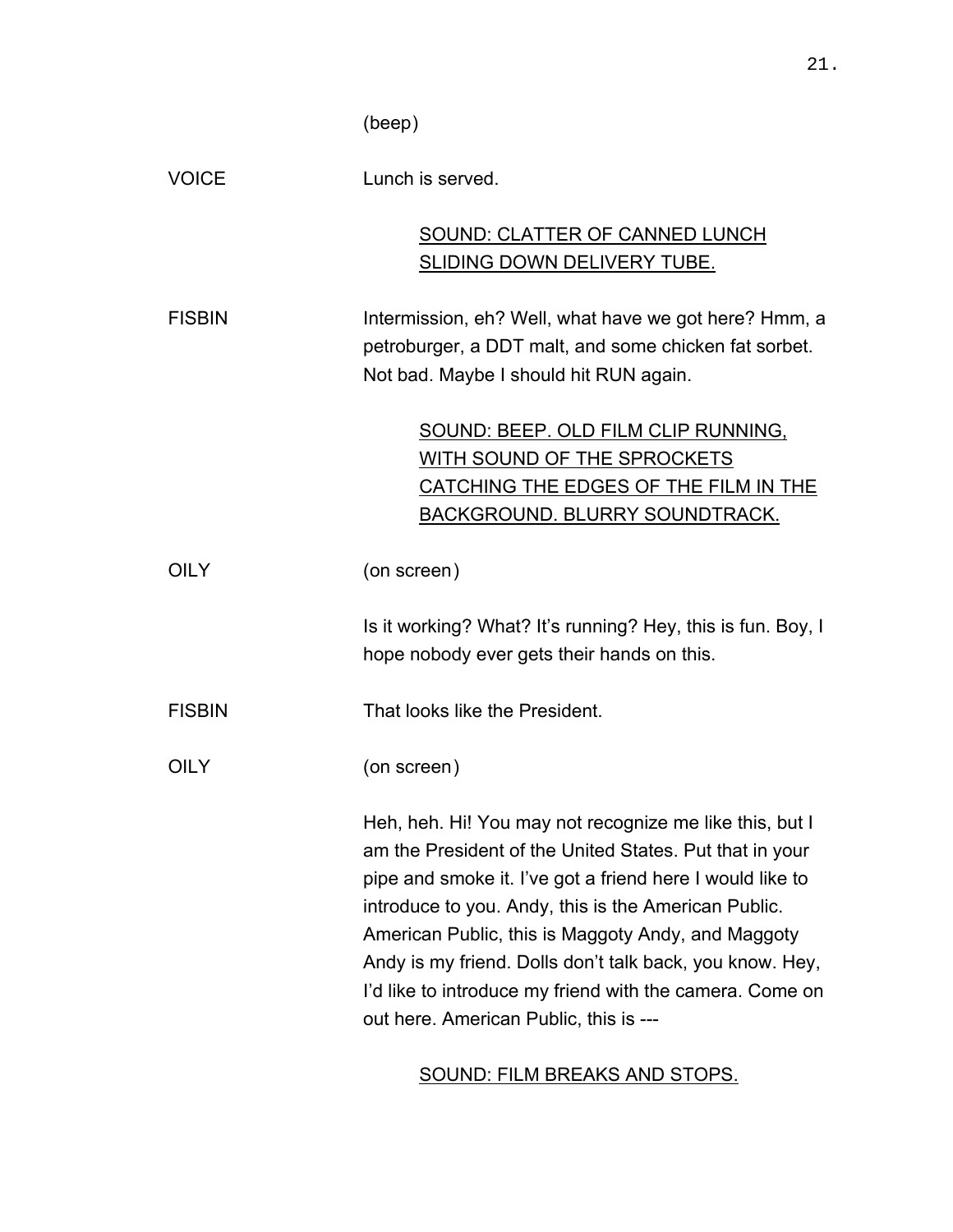| <b>FISBIN</b> | Weird. That guy really looked like the President. I<br>wonder who put that trash in the computer? And where<br>is my movie? Let's try RUN again.           |
|---------------|------------------------------------------------------------------------------------------------------------------------------------------------------------|
|               | (beep)                                                                                                                                                     |
|               | What the hell? "Insert twenty-five cents"? Since when --<br>where's the slot? Come on, just show me the damn film.                                         |
|               | (beep)                                                                                                                                                     |
|               | Oh, all right. Here.                                                                                                                                       |
|               | SOUND: A QUARTER DROPS INTO THE SLOT.                                                                                                                      |
| <b>FISBIN</b> | This better work.                                                                                                                                          |
|               | <b>SOUND: SAME CLATTERING SOUND THAT</b><br><u>ACCOMPANIED THE FOOD. A CAN HITS THE</u><br><u>CARPETED FLOOR, AND AN INFLATING</u><br><b>NOISE BEGINS.</b> |
| <b>FISBIN</b> | What the -- what am I going to do with two inflatable<br>Maggoty Andy dolls? Good God, they're not even legal.                                             |
|               | SOUND: OLD FILM RUNNING AGAIN.                                                                                                                             |
| <b>OILY</b>   | (on screen)                                                                                                                                                |
|               | Is it working? What? It's running? Hey, this is fun. Boy, I<br>hope nobody ---                                                                             |
| <b>FISBIN</b> | No more.                                                                                                                                                   |
|               | SOUND: SEVERAL BEEPS AND BONKS.                                                                                                                            |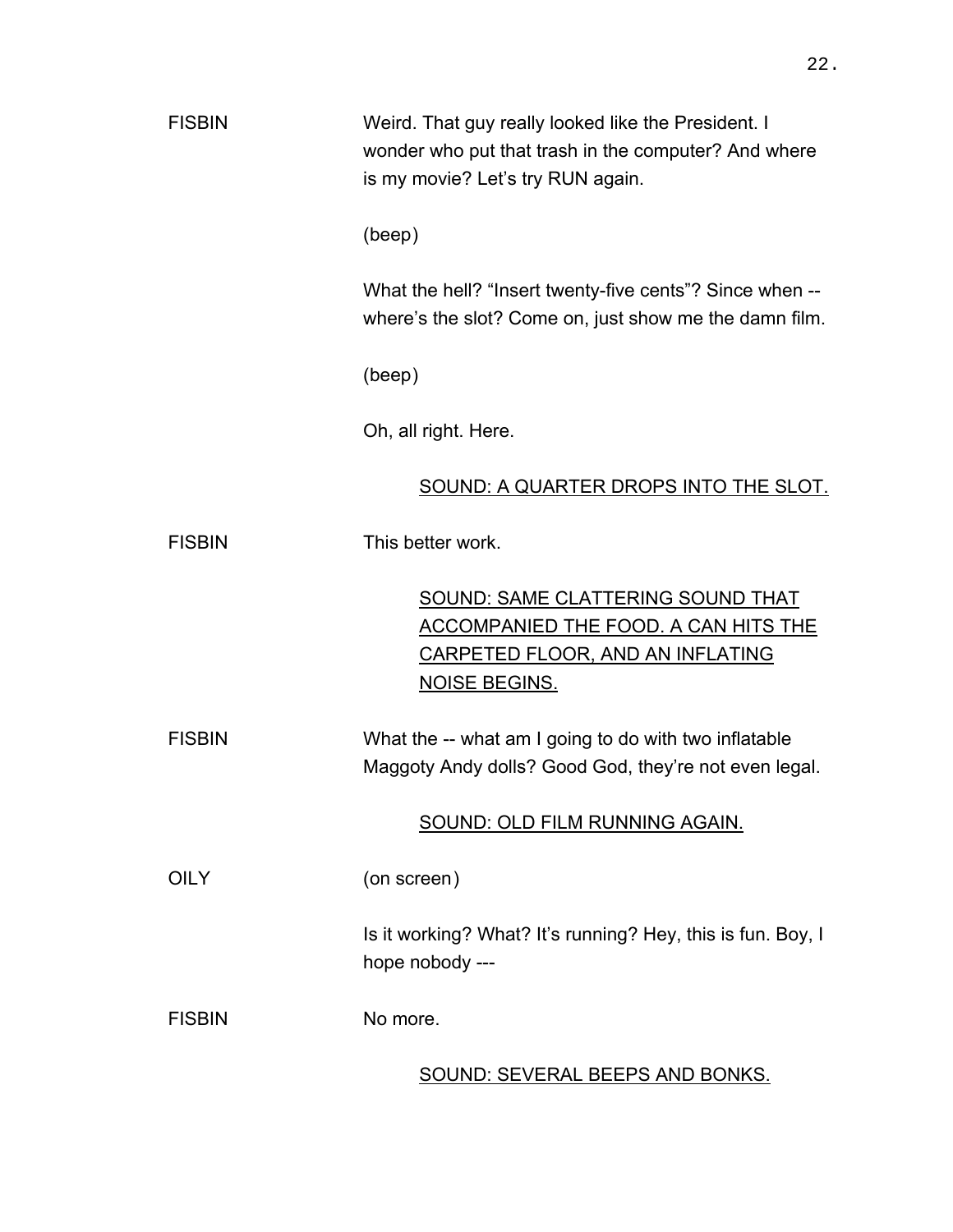# SOUND: FISBIN LEAVES ROOM AND SLAMS DOOR.

INT. HALLWAY

## SOUND: FOOTSTEPS. DOOR OPENS.

## EXT. BUILDING

# SOUND: FOOTSTEPS OUTSIDE. STREET SOUNDS IN THE BACKGROUND.

| <b>MAN</b>    | Hey, buddy.                                           |
|---------------|-------------------------------------------------------|
| <b>FISBIN</b> | I don't want any.                                     |
| <b>MAN</b>    | Hey, buddy. Got a minute?                             |
| <b>FISBIN</b> | Not interested.                                       |
| <b>MAN</b>    | Original Maggoty Andys. You can't buy these anywhere. |
| <b>FISBIN</b> | Let go of my arm.                                     |
| <b>MAN</b>    | Hey, no harm, no foul.                                |
|               | $($ off $)$                                           |
|               | Have a nice day.                                      |
| <b>FISBIN</b> | Christ!                                               |
|               | (pause)                                               |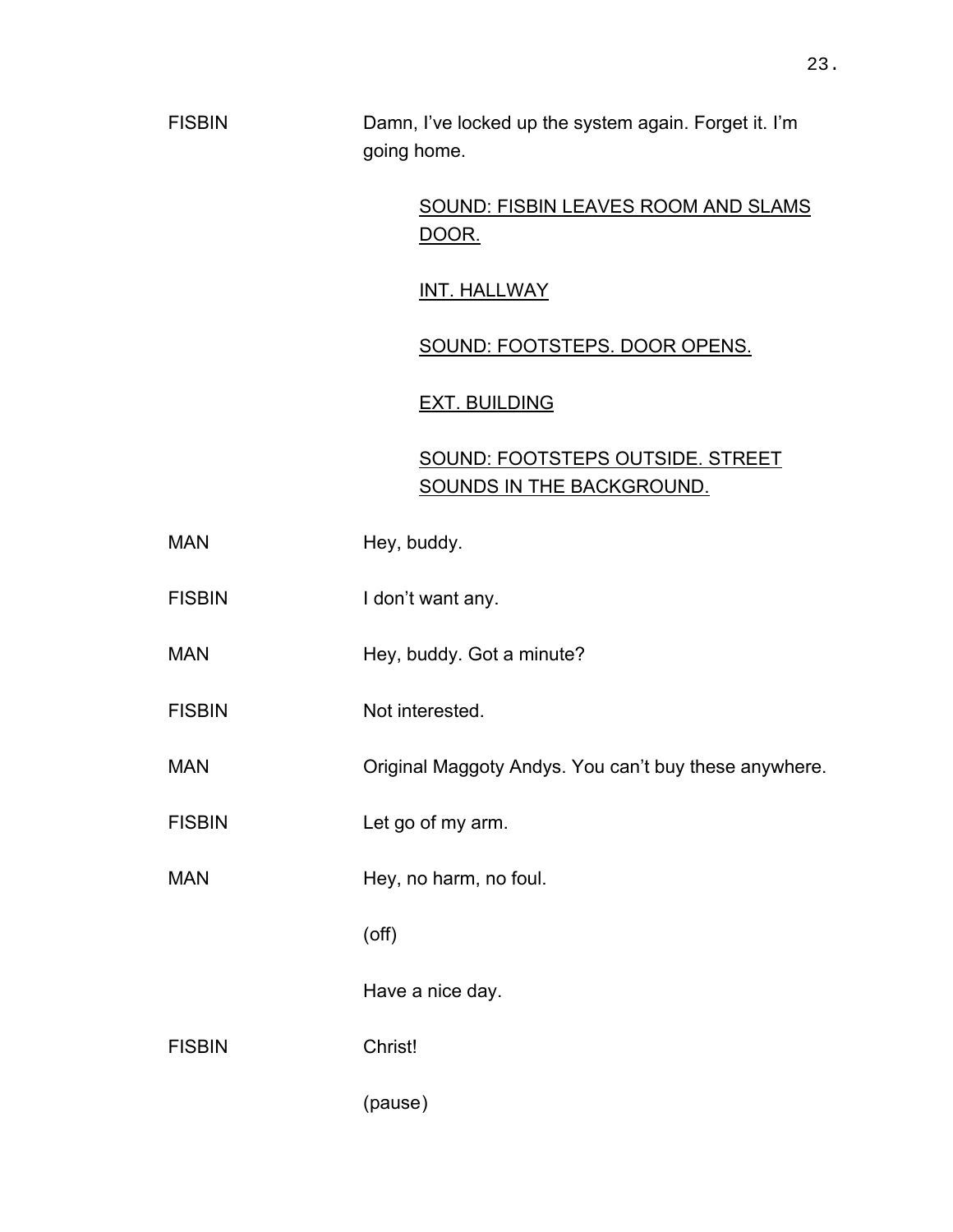I need a drink.

## INT. BAR

# SOUND: FISBIN ENTERS BAR. TV IN BACKGROUND.

VOICE -- and so I said, "That was no lady, that was a Maggoty Andy!"

## SOUND: LAUGHTER AMONG THE BAR PATRONS.

TV COMMERCIAL (on screen)

Maureen, Spurned by the Rest. The film you waded through is now the film that sickened you. The Mario Fallopio production of Maureen, Spurned by the Rest. A story of whores, and men and whores, and whoring men, and men and still more whores, and what the whores did to the men, and what the men did, and what they said they did, but the whores would not let them do. A time when men were whores, and everyone was in the business. A time of love. Maureen, Spurned by the Rest.

FISBIN Bartender?

BARTENDER You talking to me?

FISBIN Uh, yeah. I'd like an Andy Dollbanger.

BARTENDER Beat it, pal. We don't serve Maggots.

FISBIN I mean a, uh, Harvey ... just make that a double whiskey.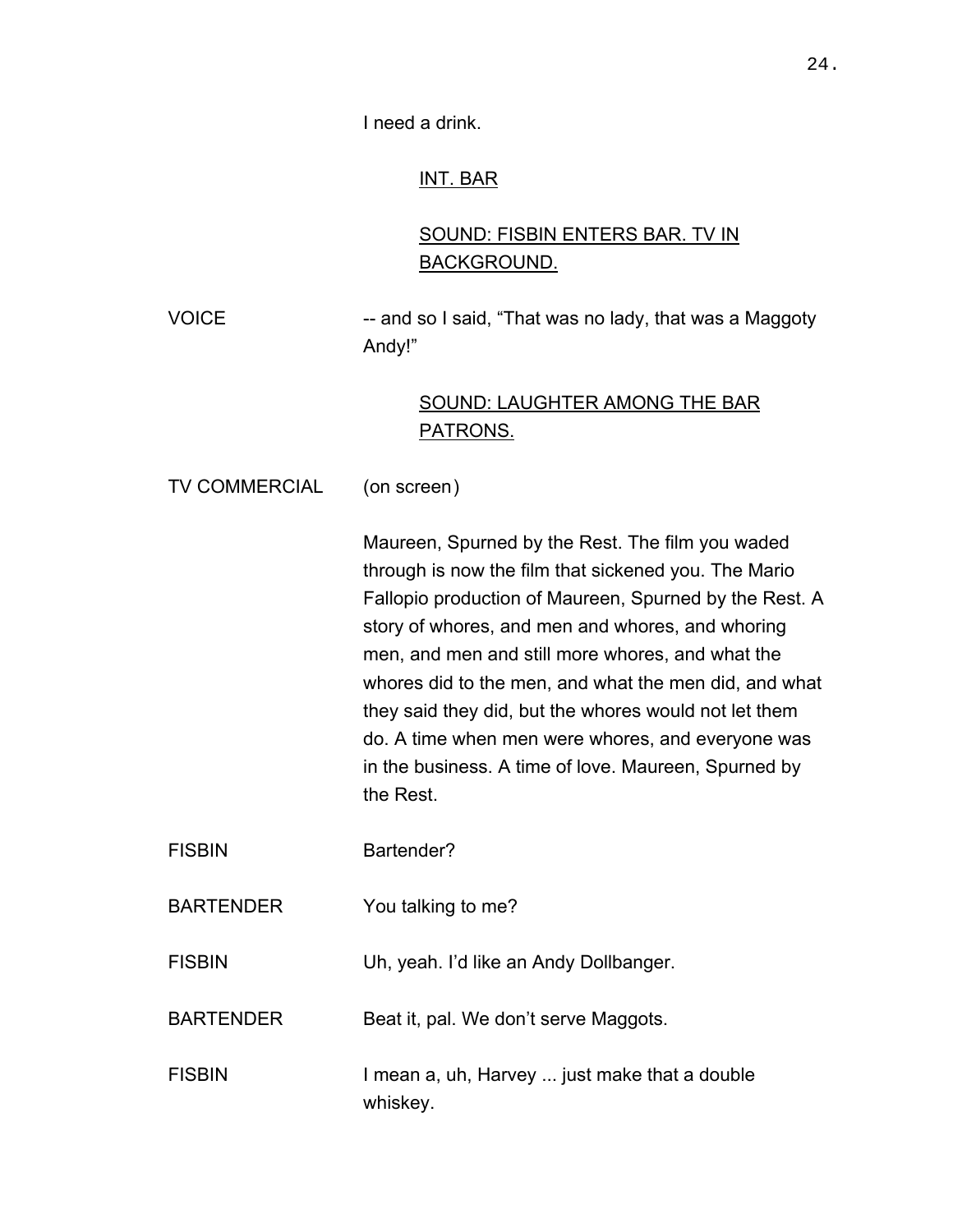| <b>BARTENDER</b> | Humph. That's better. Here's your drink.                                                                                                                                                                                                                                                                                                                                                                |
|------------------|---------------------------------------------------------------------------------------------------------------------------------------------------------------------------------------------------------------------------------------------------------------------------------------------------------------------------------------------------------------------------------------------------------|
| <b>FISBIN</b>    | Thanks.                                                                                                                                                                                                                                                                                                                                                                                                 |
| <b>TV NEWS</b>   | (on screen)                                                                                                                                                                                                                                                                                                                                                                                             |
|                  | More news from California tonight as casualty reports<br>continue to filter in from the battle zone. According to<br>Chief Peter Pritcher, the insects have opened up an<br>early lead, but residents of Malibu, Bel Air, and Beverly<br>Hills are being put on alert in case the lizards bounce<br>back for the win. We will bring you more details as we<br>get them.                                 |
| <b>FISBIN</b>    | (on filter)                                                                                                                                                                                                                                                                                                                                                                                             |
|                  | Problems, problems, problems. Things were different<br>when I was a kid. Look at these jerks. Is their life better<br>now than it was back in glamour school? Scientists can<br>prove that flying saucers come from the center of the<br>Earth but they can't figure out how to make a blow drier<br>you don't have to keep under a pyramid.                                                            |
|                  | (off filter)                                                                                                                                                                                                                                                                                                                                                                                            |
|                  | Bartender? Could I have another one of these, please?                                                                                                                                                                                                                                                                                                                                                   |
| <b>TV NEWS</b>   | (on screen)                                                                                                                                                                                                                                                                                                                                                                                             |
|                  | Elsewhere, Emilio Fabuloso, brother of famed Italian<br>director Federico Fabuloso, went berserk and threw<br>himself into a futon-making machine, after he became<br>enraged to find this has nose was made of rubber and<br>there were polka dots on all of this double-knit suits.<br>Emilio's wife said Fabuloso struggled unsuccessfully<br>with the inflatable shoes for several minutes, but ran |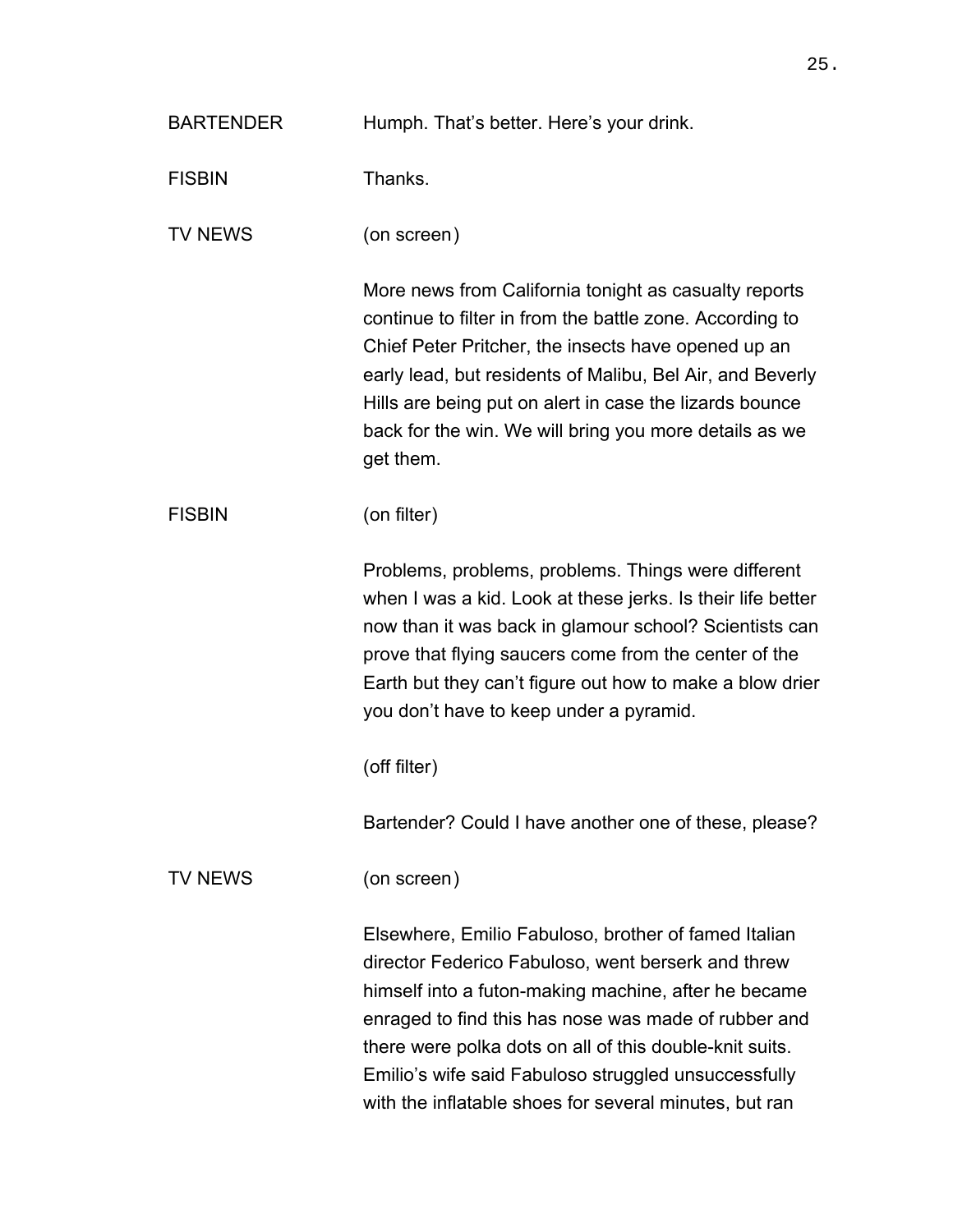screaming from the house when informed that he had lost his job and was going to be forced to support himself by taking a job at the circus.

Next up, more dollosexual roundups, after this.

FISBIN (on filter)

Still, it's not so bad being a jerk. Better to be a jerk than an individual. Who really cares that all experiences coexist simultaneously, and that it is only our insistence upon perceiving them singly in a certain order that enables us to relate, falsely or not, with these events in terms of time and location. At least as a jerk I am entitled to view the phenomena from the same perspective as everyone else. I can even invite people over for dinner once in awhile, even though they are only jerks just like myself.

(off filter)

Bartender, bring me another one of these, please.

(on filter)

Jerks just like myself. Of course, there is one big difference between them and me. God will never evict me.

TV COMMERCIAL (on screen)

Sure, everybody's here and nobody else, but that may not be enough if you're a busy executive. It has been calculated that almost all the scientists now alive were born in the last 100 years. This means we are closer to the future than ever before in the post-nasal era. In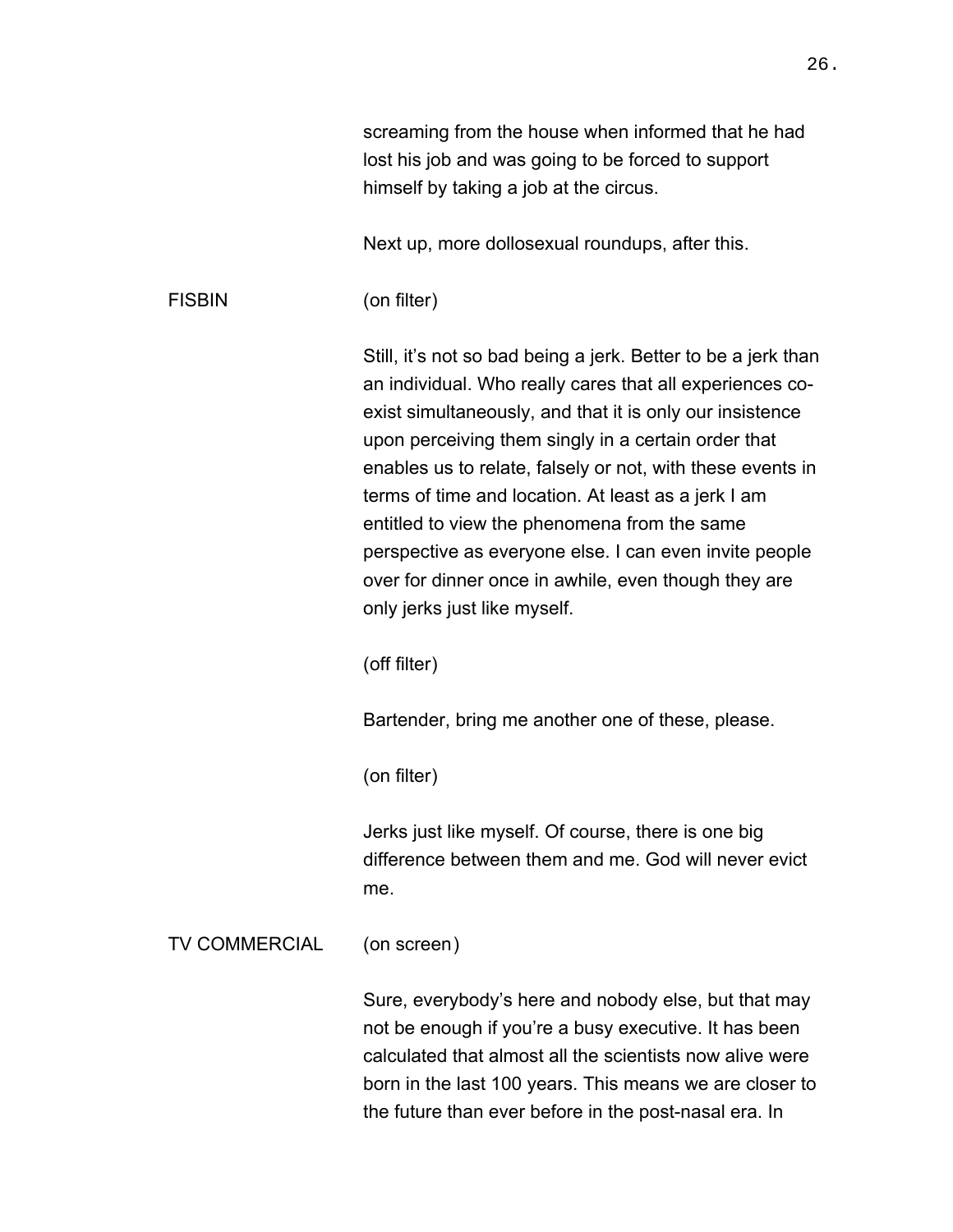such exciting times, you may need to be two places at once. Why do your own dirty work? Be the first on you block to visit Frostbite Brothers Insta-Twin, the Bay Area's largest distributor of coin-operated clones, robots, androids, and synthoids since 1984. Copies made while you wait. Frostbite Brothers, where we can never get enough of you. Level 400, zone 24, area 45, corridor 14, section 8, in the Big Gun Shopping Mall.

#### SOUND: SCHLOCK MUSIC.

MOSS PUNTER (on screen)

Yes, friends. All roads lead to historic old Barstow Bay. Who knew last year's earthquake would leave us with all this valuable beachfront property? Ever feel like crawling under a rock? Well, you can at Barstow Bay. The builder of these fine homes worked for six days and was arrested on the seventh, but now they're ours, and we're selling them to you. Over 2,000 boulders and caves of all descriptions are available for immediate occupancy at Tierra del Agua, many overlooking the erosion zone. And on a clear day, you can see Tahachapi Island, water wonderland. So call now for your free weekend of bondage here at scenic Barstow Bay. Just call the number on your screen and ask for our no-information obligation package. Act now, this honor is limited.

TV ANNOUNCER (on screen)

This is KUPE, Channel 12, ADI 2.

FISBIN (on filter)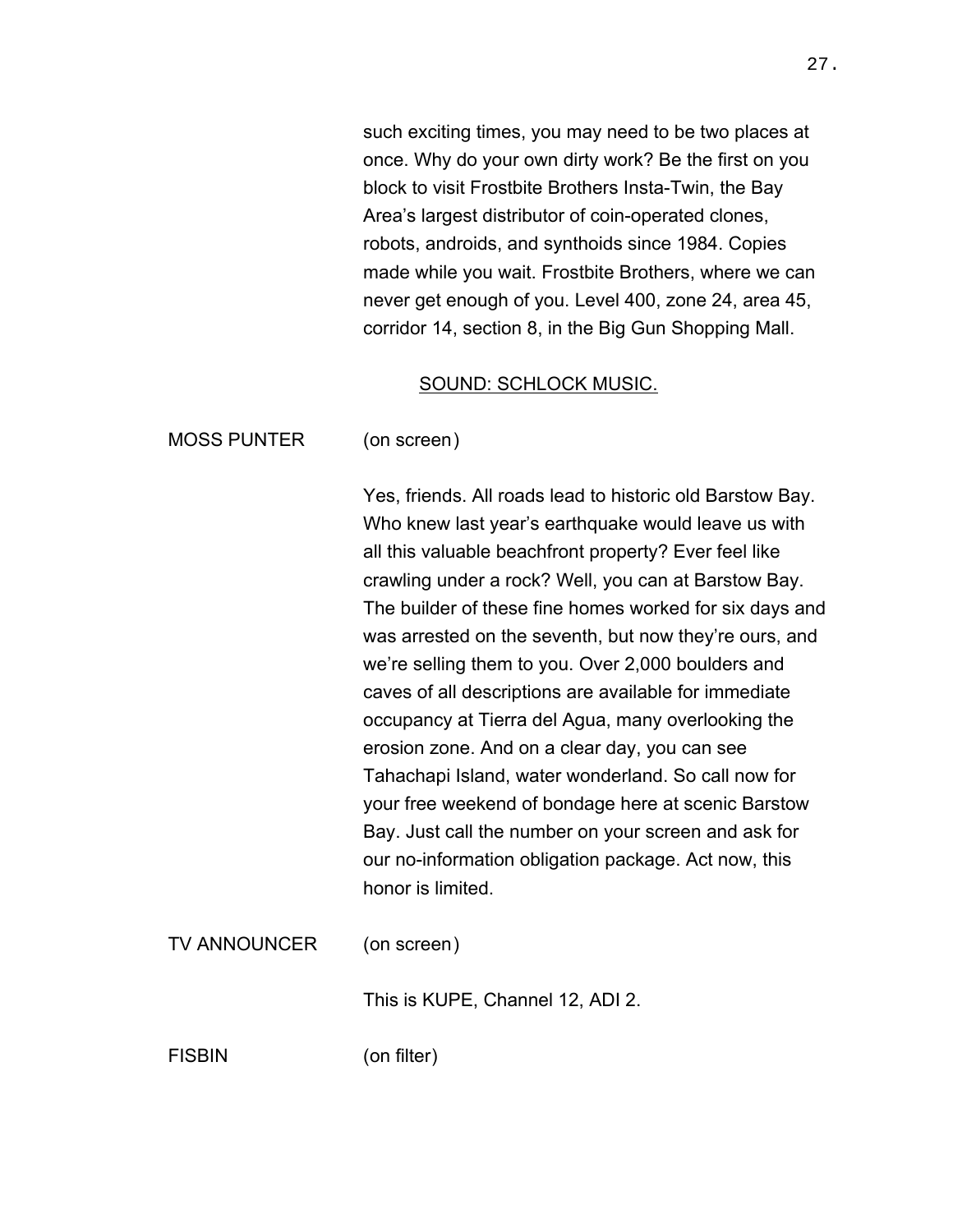But what if he does evict me? What if I am exactly like every other jerk, and they are all exactly like me? That sure doesn't make sex sound very appealing. If we're all made the same, then any physical manifestation of sexual attraction between any two or more humans constitutes nothing more than self-abuse. And because everything is relative, that means all sex is incestuous. So much for my operation.

(off filter)

Bartender, could you bring me another, please?

OILY Let me pay for this one, fella.

FISBIN (drunk)

Sure.

TV NEWS (on screen)

Antarctic terrorists today kidnapped the Uranian ambassador while he was being transmitted to London, and severely scrambled the signal of the Earth ambassador. A team of mathematicians have been working around the clock in an attempt to reproduce the ambassador, but the outlook is dim for a full recovery, according to a spokesperson. The terrorists have yet to make their demands, but it is believed that they will call for more open space between planets.

On the lighter side, researchers at the Westinghouse laboratories in New Jersey claim to have developed the world's first underwireless bra. Sources say that it may be as little as four months before the bra begin appearing in retail outlets.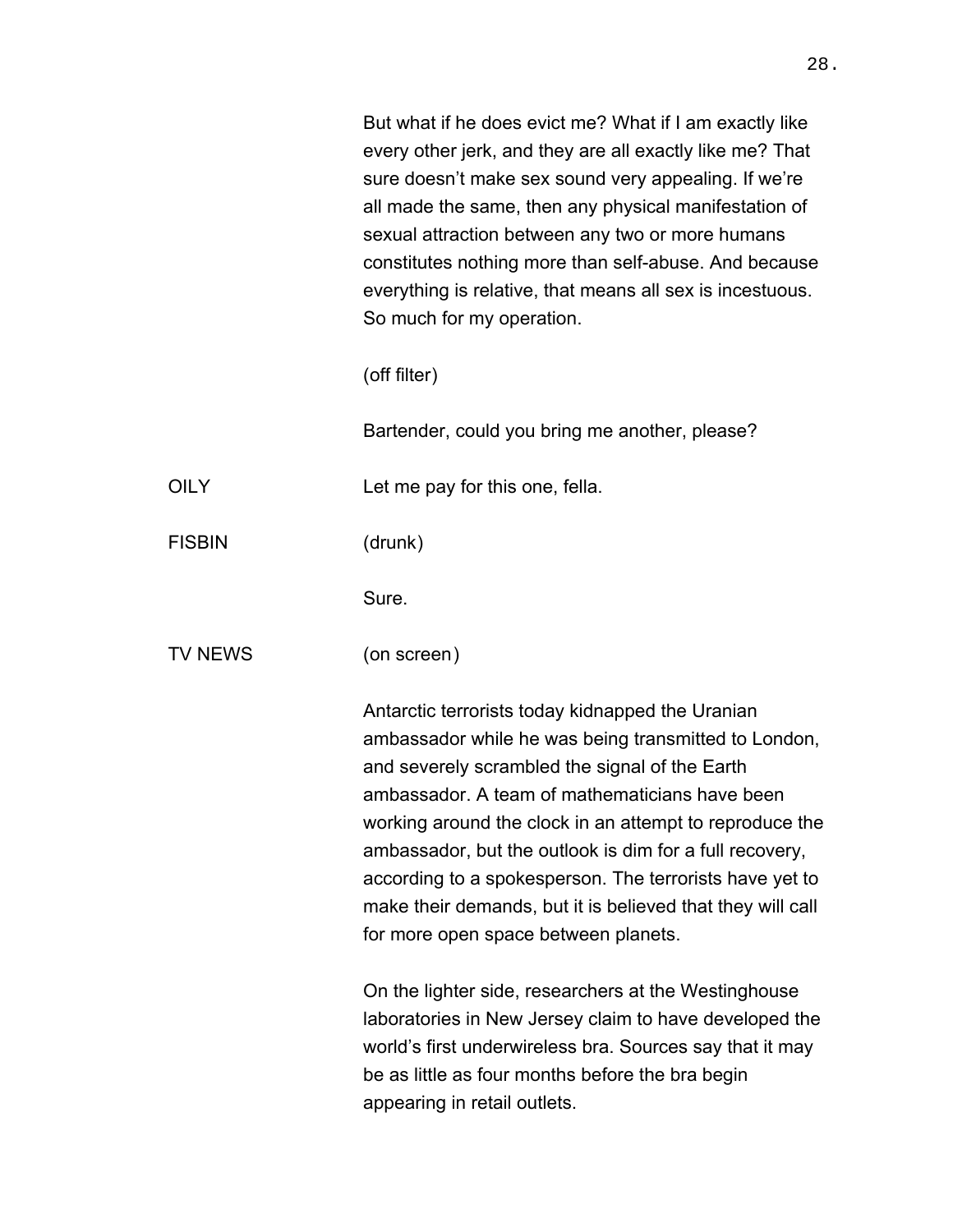Back with the man who raped his phone, and weather, after this.

OILY The You look pretty depressed, fella. What's your problem? FISBIN Ah, everything seems to be all screwed up. OILY I know what you mean. TV COMMERCIAL (on screen)

> 'Last one with radiation poisoning is a rotten Bolshevic.' How would you like that to be the familiar call around your neighborhood? Well, of course you would. And now you can, with the all new supersonic atomic powered laundry deterrent, Cold War. Yes, Cold War is the only deterrent for dirt of all kinds, thanks to the millions of little radiation enhancers in every cupful. Available only after years of Army testing, these little radiation enhancers make your washer so lethal the dirt is literally scared out of your clothing. So, pick up a pile of Cold War today. You'll see it in the exclusive cobalt box!

TV COMMERCIAL (on screen)

Hi, pigeons. It's your friend and mine, the fabulously fine George Butox, of Baboon Motors, here in the widetrack city of Dumpster. Say, friends, are you sick and tired of our big "Going Out of Business" sale? Well that's tough, because with prices like these, we'll probably be going out of business FOREVER. You want to talk about savings? Do you want to talk about big, big, big, big, big, big savings? Then don't come here because we don't have time to talk with you. We're too busy selling cars like this 1991 Belchfire 8 with absolutely no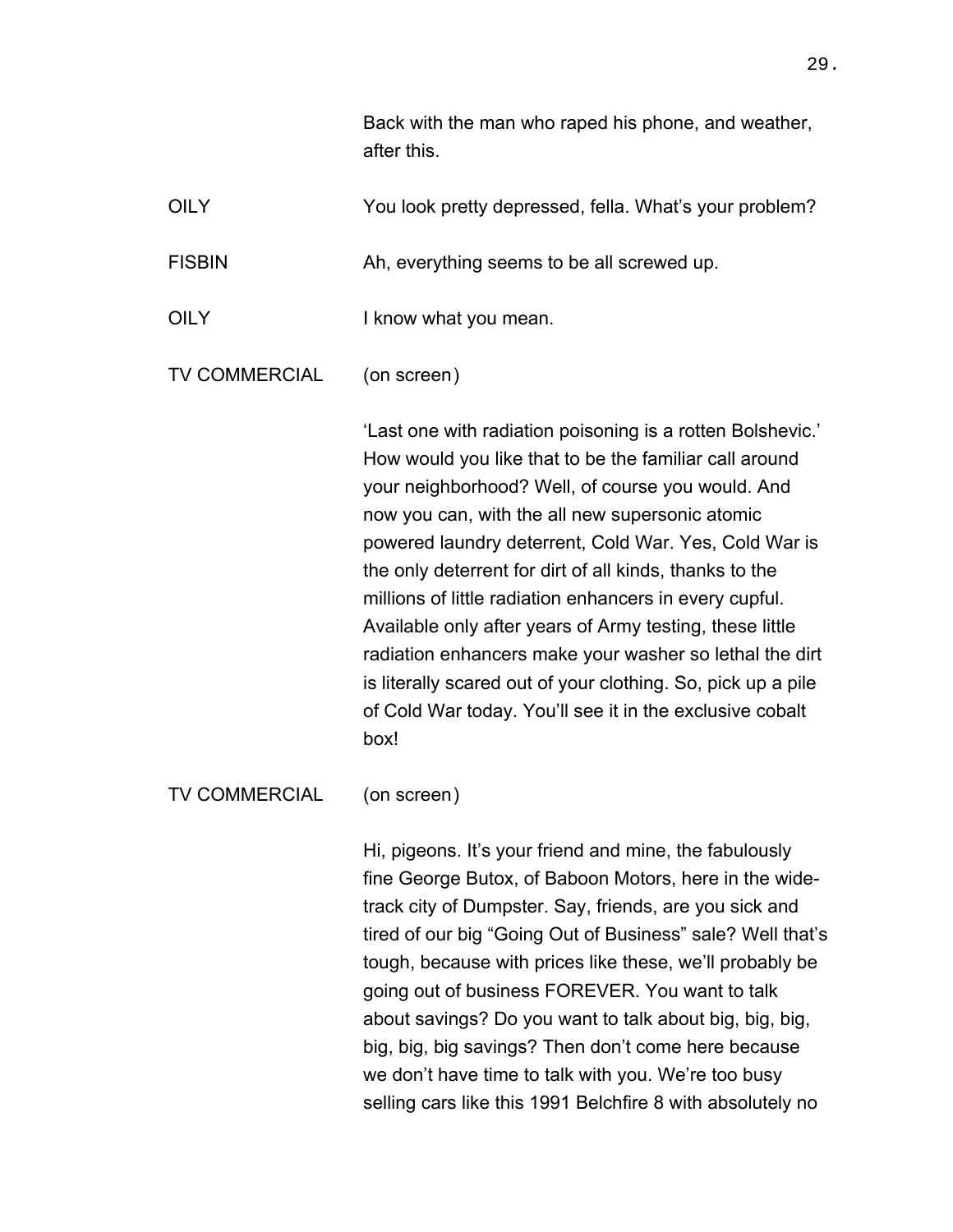distinguishing features whatsoever! And if you're one of the first ten people to buy a car today, we'll include a free highwayman with your purchase. Remember, minimum five dollars per person per table order, so come on down and say hello. We're in the crotch where the freeways collide in Downer. See you forever!

#### TV NEWS (on screen)

Multi-billionaire Ray Kroc today announced that he is joining the Seattle Indians in their fight to practice totemism. The Indians are upset that a recent Supreme Court ruling equated totemism with dollosexuality, thus making it illegal for the Indians to be Americans. Mr. Kroc apparently feels that there is a threat to his familiar falling arches if the ruling against the Indians is allowed to stand. KUPE reporters were on hand to ask Bonita Tyrant, the author of the bill, if she realized that it might spell the end of some of our priceless American heritage. Ms. Tyrant replied, "I think when this is all over, these people will thank me for helping them become better Christians." The opening arguments will be heard tomorrow.

And now, the weather. As usual, there is none. However, one interesting sidelight, today marks the fifth anniversary of the government's mandatory weather rationing that was designed to ease the crippling national weather shortage. Can you remember when we thought that weather was an inexhaustible resource, like smog?

Finally, Congresswoman Bonita Tyrant is reportedly sequestered in her Florida mansion while working on a national weapons bill. This bill follows closely on the heels of Tyrant's omnibus crime bill that outlawed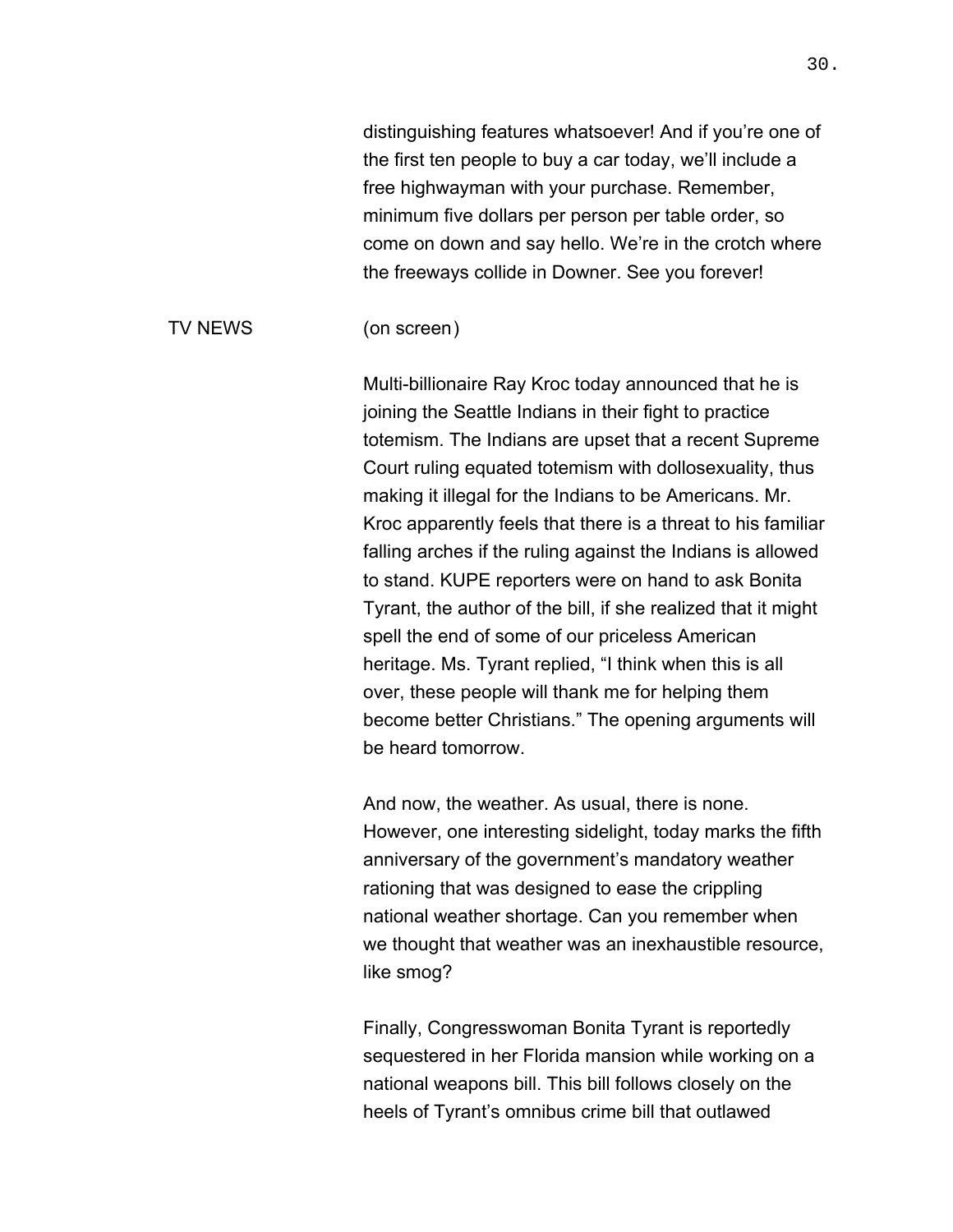homosexuality, foreignism, libido, trial by jury, and of course, dollosexuality. Informed sources say that the new bill allows minority citizens to carry personal defense aids up to and including buzzers as long as they aren't too loud, while white Anglo-Saxons will be able to carry either a large handgun or a tactical nuclear weapon, depending upon their height. Supporters of the bill hope that its passage will decrease racial tension. That's it for the news tonight. Stay tuned now for Marty Bingle In The News, with host Doris Farthingby Smythe-Jones. TV ANNOUNCER (on screen) You are watching KUPE, cupee TV, channel 12, in the area of dominant influence 2. SOUND: THEME MUSIC ON TV. DORIS (on screen) Good evening. I am your host tonight on Marty Bingle In The News. Joining me tonight to talk about Marty will be some of the influential minds in the country, as we delve into a poignant subject, infiltrating as it were that controversial can of lemmings, "Equal harassment under the law; right or privilege?" On tonight's panel, we have on my left, First Father Francisquito Parochial, owner/operator of the God in the Box Drive-Through Tabernacles. FATHER (on screen) Nolo contendre, folks.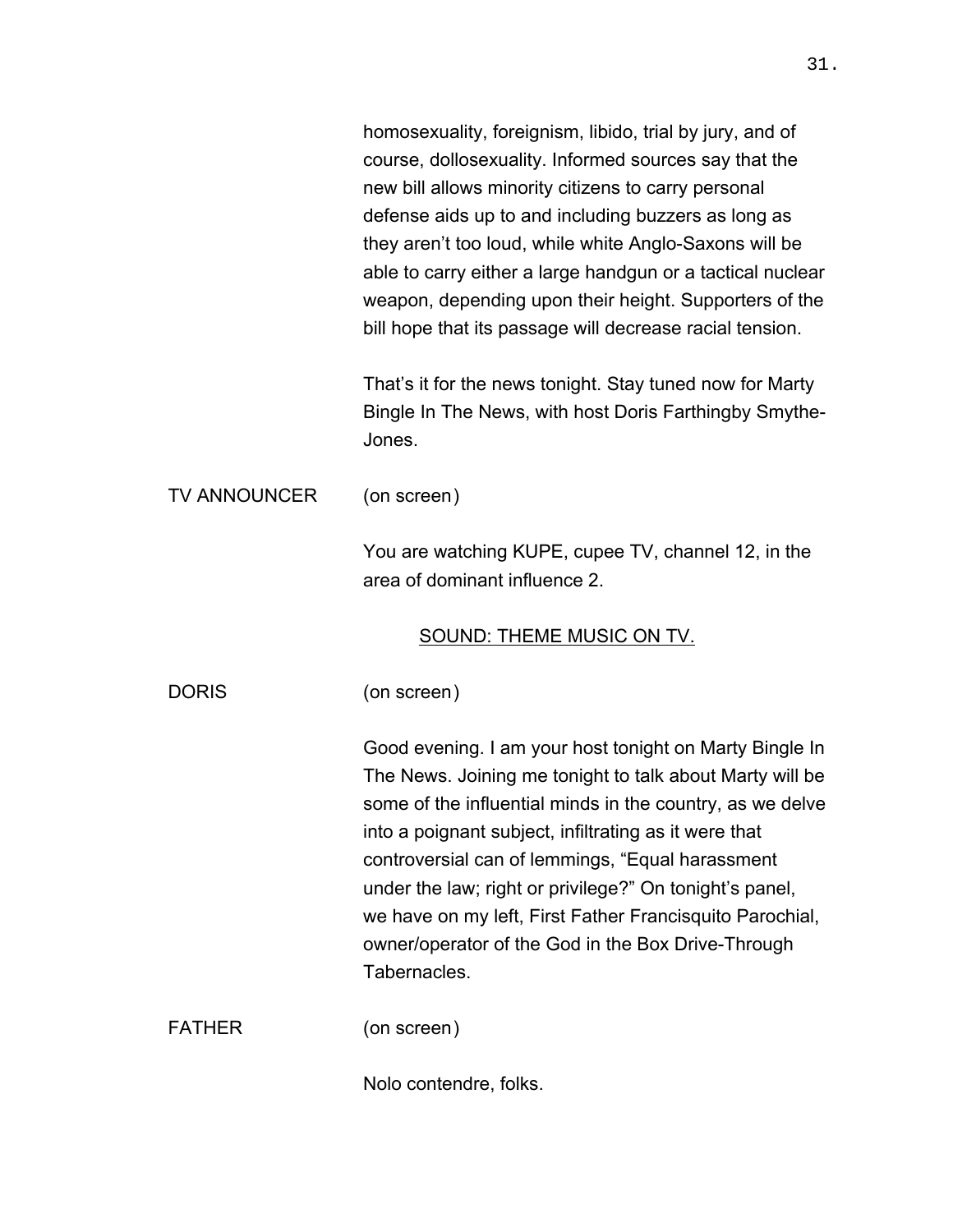| <b>DORIS</b>  | (on screen)                                                                                                                                                                                                                                                                                                      |
|---------------|------------------------------------------------------------------------------------------------------------------------------------------------------------------------------------------------------------------------------------------------------------------------------------------------------------------|
|               | And on my left, the very busy head of the Federal<br>Bureau of Stupid Nomenclature, Senator Andrew<br>Jackson Washington Carver Jones, who, as an android,<br>was de-activated some years ago, but it doesn't stop<br>him from being quite active politically. Hello, Senator.                                   |
|               | And on my left, psychic guru Sal Murdy, who claims to<br>be in telepathic communication this very moment with<br>the pre-spirit of Idi Amin Dada, famed political surrealist,<br>and of course, on my left, a typical housewife who we<br>found this morning rooting around the trash bins behind<br>the studio. |
|               | <b>SOUND: GRADUAL FADE UP ON A LARGE</b><br><u>BATTLE ON TV.</u>                                                                                                                                                                                                                                                 |
| <b>DORIS</b>  | (on screen)                                                                                                                                                                                                                                                                                                      |
|               | Uh, evidently, joining us now is, on the far left, Swami<br>Francis X Juarez Ramaramtas, founder of the National<br>Nuke 'Em Now Foundation. Nice, uh, to have you with<br>us, Swami. Say, do you think you could have your men<br>wait                                                                          |
|               | <b>SOUND: ON-SCREEN BATTLE ENTERS THE</b><br><u>TV STUDIO.</u>                                                                                                                                                                                                                                                   |
| <b>DORIS</b>  | (on screen)                                                                                                                                                                                                                                                                                                      |
|               | Aiiiy! I'm hit. Father. Father!                                                                                                                                                                                                                                                                                  |
| <b>FATHER</b> | (on screen)                                                                                                                                                                                                                                                                                                      |

Yes, my child?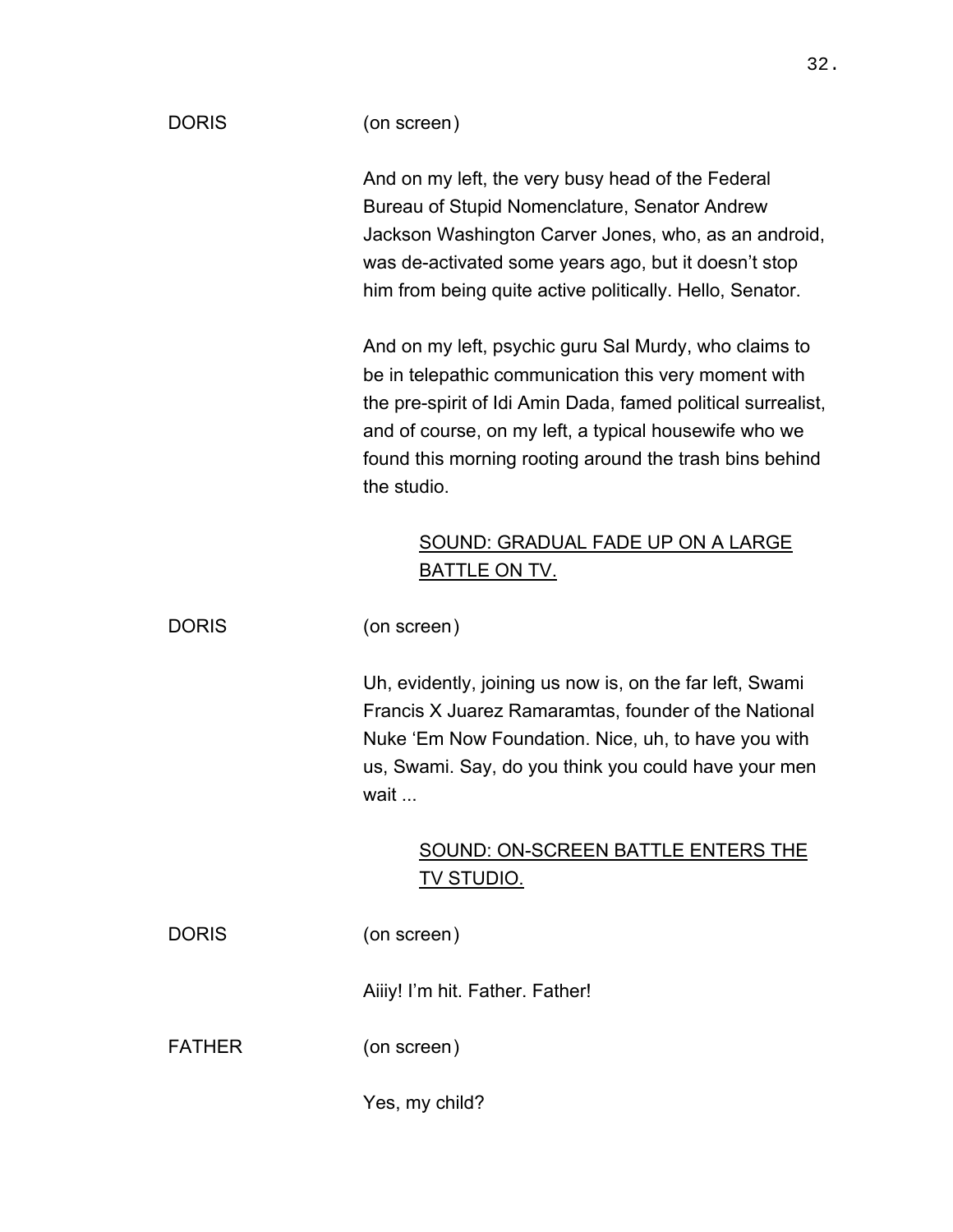| <b>DORIS</b>  | (on screen)                                                                                                                                    |
|---------------|------------------------------------------------------------------------------------------------------------------------------------------------|
|               | I'm hit. I think it's the end for me.                                                                                                          |
| <b>FATHER</b> | (on screen)                                                                                                                                    |
|               | Would you like me to perform extreme junction?                                                                                                 |
| <b>DORIS</b>  | (on screen)                                                                                                                                    |
|               | No. What I want is for you to give us your opinion on<br>what part of Swaziland Marty Bingle will most enjoy on<br>his visit there next month. |
| <b>FATHER</b> | (on screen)                                                                                                                                    |
|               | I'm sorry, I have no idea.                                                                                                                     |
|               | <b>SOUND: THE BATTLE IS NOW RAGING IN</b><br><u>THE TV STUDIO. IT CONTINUES IN THE</u><br><b>BACKGROUND OF THE BAR.</b>                        |
| <b>OILY</b>   | How about another one, friend?                                                                                                                 |
| <b>FISBIN</b> | T'anks                                                                                                                                         |
| <b>OILY</b>   | What say you finish your drink and we both go out to<br><b>Cybernaut City?</b>                                                                 |
| <b>FISBIN</b> | No thanks. I've NEVER had to pay for violence.                                                                                                 |
| <b>OILY</b>   | Oh, you're worried about the cybers. You can't hurt<br>them, you know. They're just like humans.                                               |
| <b>FISBIN</b> | Nah. I think I'll just run over a dog on my way home, or<br>something.                                                                         |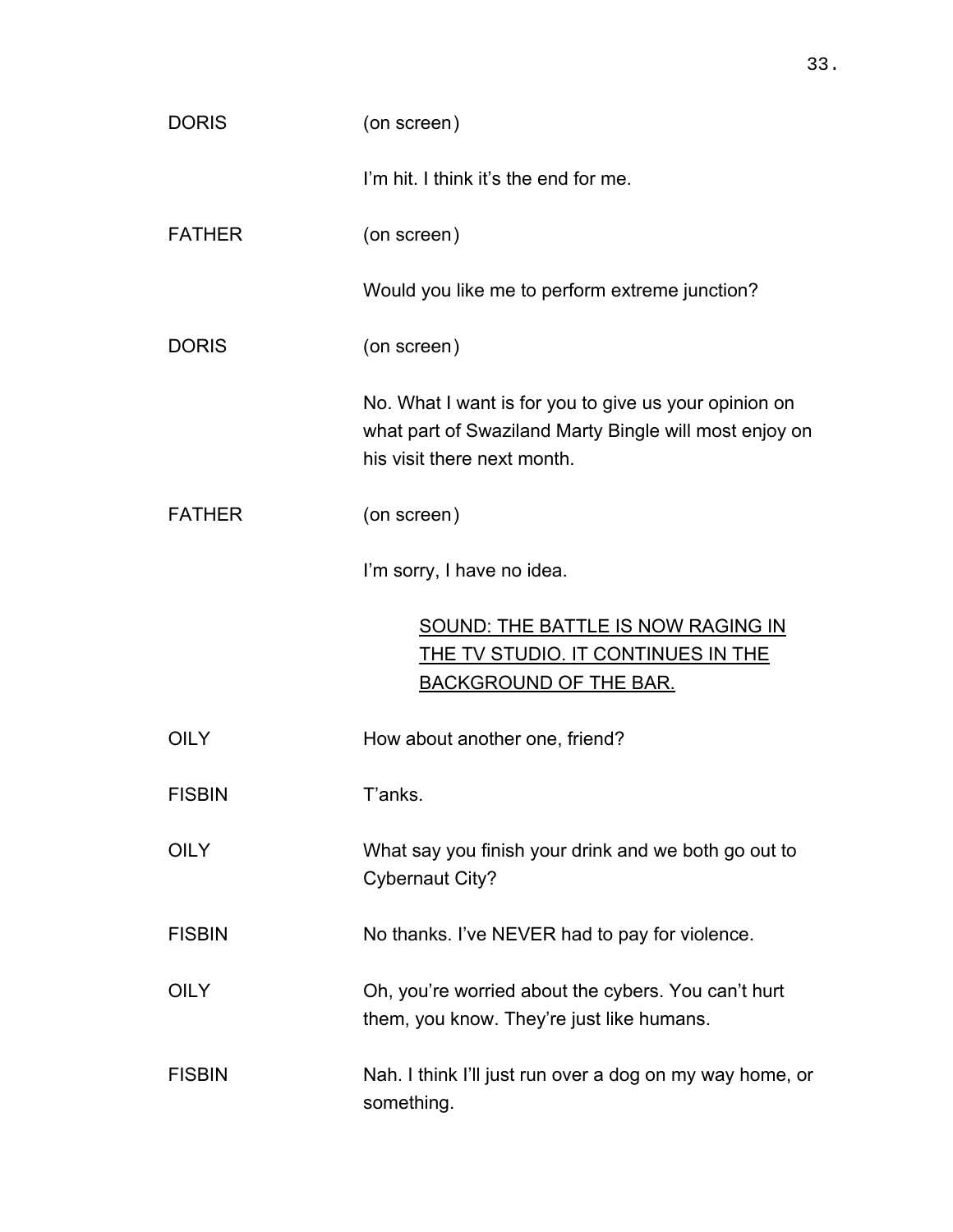| <b>OILY</b>    | OK. But if you feel like letting off a little steam, it's about<br>the only way that a guy can have fun anymore  since<br>they outlawed dolls. |
|----------------|------------------------------------------------------------------------------------------------------------------------------------------------|
| <b>FISBIN</b>  | What?                                                                                                                                          |
| <b>OILY</b>    | You haven't got a doll, have you?                                                                                                              |
| <b>FISBIN</b>  | No!                                                                                                                                            |
| <b>OILY</b>    | You want to over and play with mine? I've got a place<br>right here on Pennsylvania Avenue.                                                    |
| <b>FISBIN</b>  | You got to be kidding.                                                                                                                         |
|                | (sotto voce)                                                                                                                                   |
|                | I don't believe this is happening.                                                                                                             |
| <b>OILY</b>    | Ah, look here, I've got one with me.                                                                                                           |
|                | SOUND: OILY RUSTLES HIS COAT AND<br>PULLS OUT A DOLL. THE SOUNDS OF THE<br>BATTLE NOW FADE UP AND ENTER THE BAR.                               |
| <b>FISBIN</b>  | I'm getting out of here. Bartender! Check, please.                                                                                             |
| <b>OILY</b>    | Here. Let me pay that.                                                                                                                         |
| <b>FISBIN</b>  | Buddy, PLEASE! I'd rather do it myself.                                                                                                        |
| <b>SOLDIER</b> | (to OILY)                                                                                                                                      |
|                | Excuse me, President Hiyafeller. This area is no longer<br>secure. We're going to have to move you.                                            |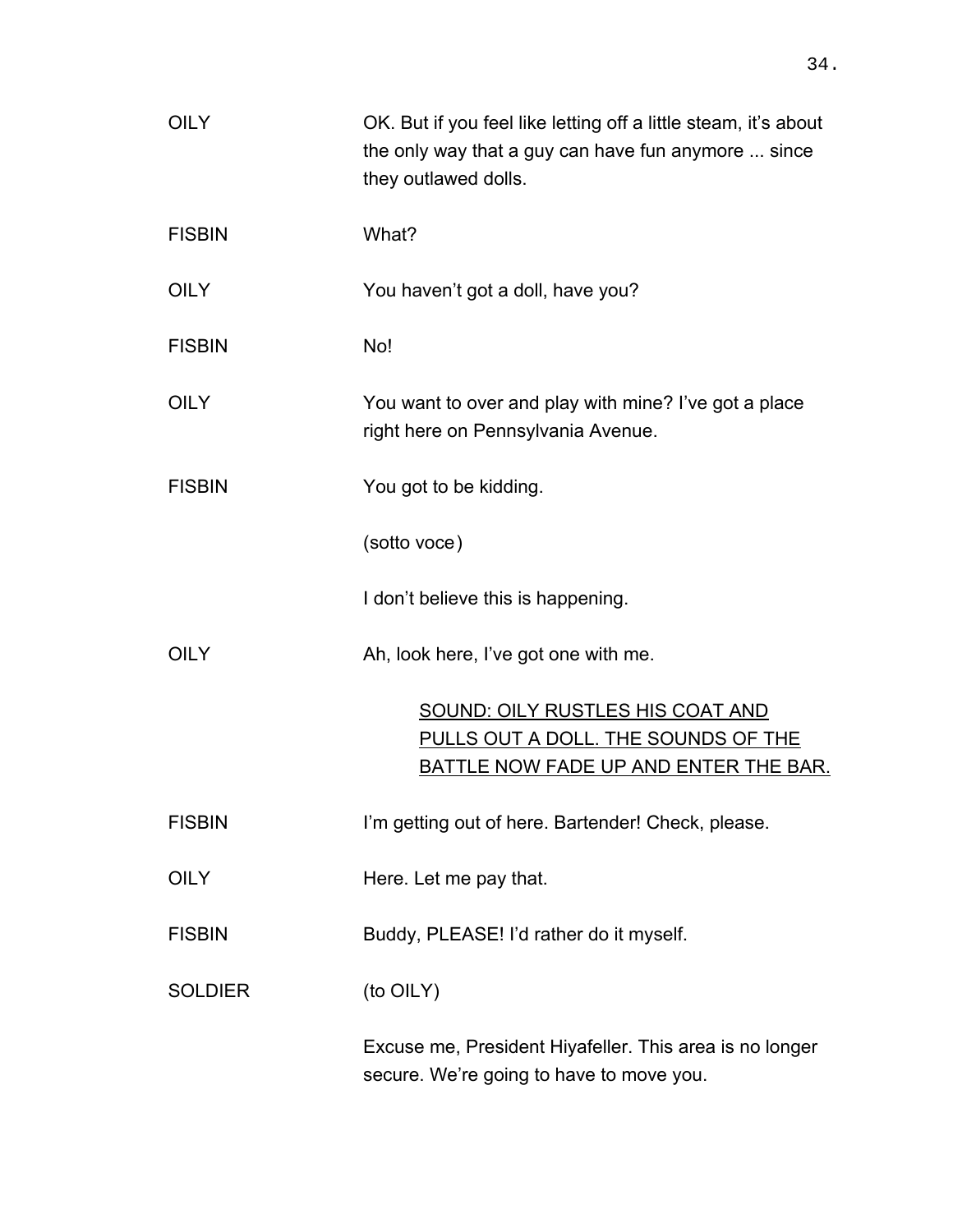### (to FISBIN)

Stand clear. I don't want to have to transmit you.

FISBIN The President? Transmit me?

- OILY It's OK, soldier. He's with me.
- SOLDIER He is?
- OILY You ARE with me, aren't you?
- FISBIN What?
- SOLDIER We'll have to go out the back. There seems to be some sort of disturbance in the front, sir.

## SOUND: ROAR OF A GIANT APE OUTSIDE THE BAR.

SOLDIER We'll have to hurry, sir.

SOUND: CLOSER ROARS. SOME FAINT SOUNDS OF A DIRECTOR SHOUTING CAMERA DIRECTIONS. SOME SCREAMING.

OILY Sounds exciting. I wonder what's going on?

SOLDIER Please, sir. Hurry, sir.

SOUND: GIANT FIST CRASHING THROUGH THE BRICKWORK AND GLASS OF THE BAR. SCREAMS FROM PATRONS. BATTLE SOUNDS BECOME INSTANTLY FRONT-ROW CENTER.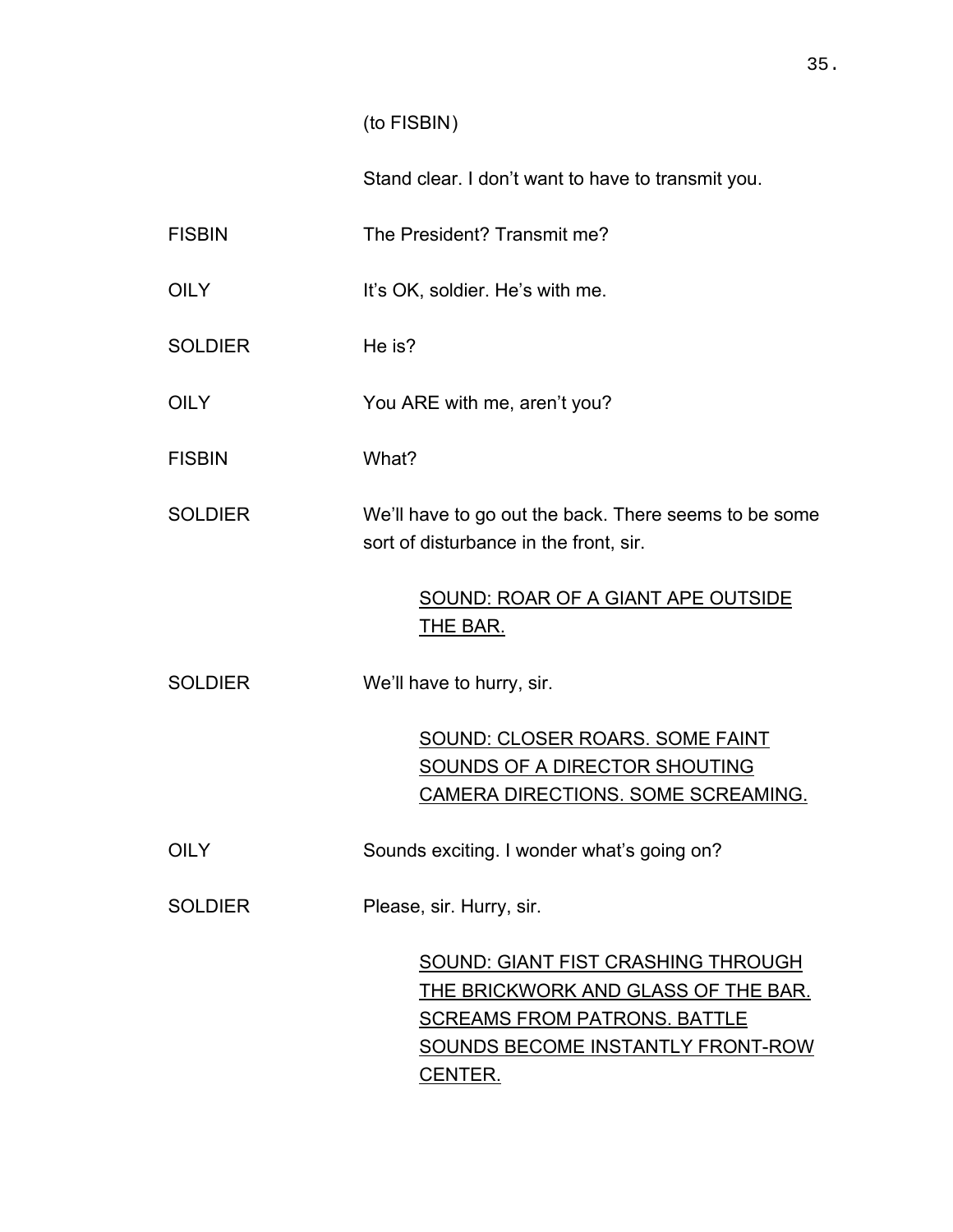## EXT. BAR

| <b>MOGUL</b>   | Zoom in! I want that face! Gimme that face! Dolly in.<br>Gimme that interior! Come on, you chickens. Get me a<br>close-up!              |
|----------------|-----------------------------------------------------------------------------------------------------------------------------------------|
|                | <u>SOUND: FAINT CHICKEN SOUNDS,</u><br><u>CLUCKING AND SQUAWKING.</u>                                                                   |
| <b>MOGUL</b>   | Get me a different angle!                                                                                                               |
| <b>SOLDIER</b> | Keep him away from the President, boys.                                                                                                 |
|                | SOUND: GUNFIRE. ROAR OF THE MONSTER.<br>LONE MALE VOICE SCREAMS IN TERROR AS<br>THE APE PICKS UP THE PRESIDENT.                         |
| <b>SOLDIER</b> | Hold your fire! He's got the President.                                                                                                 |
| <b>MOGUL</b>   | Great! Great! Gimme tight shots, gimme long shots,<br>gimme hook shots, this is terrific. Gimme the eight ball<br>in the corner pocket! |
| <b>OILY</b>    | (screams)                                                                                                                               |
|                | Help me! Help me!                                                                                                                       |
| <b>FISBIN</b>  | He's climbing the building with the President!                                                                                          |
| <b>MOGUL</b>   | It's only two stories.                                                                                                                  |
|                | (shouting)                                                                                                                              |
|                | Get the boom camera up there. I don't want to miss a<br>second of this.                                                                 |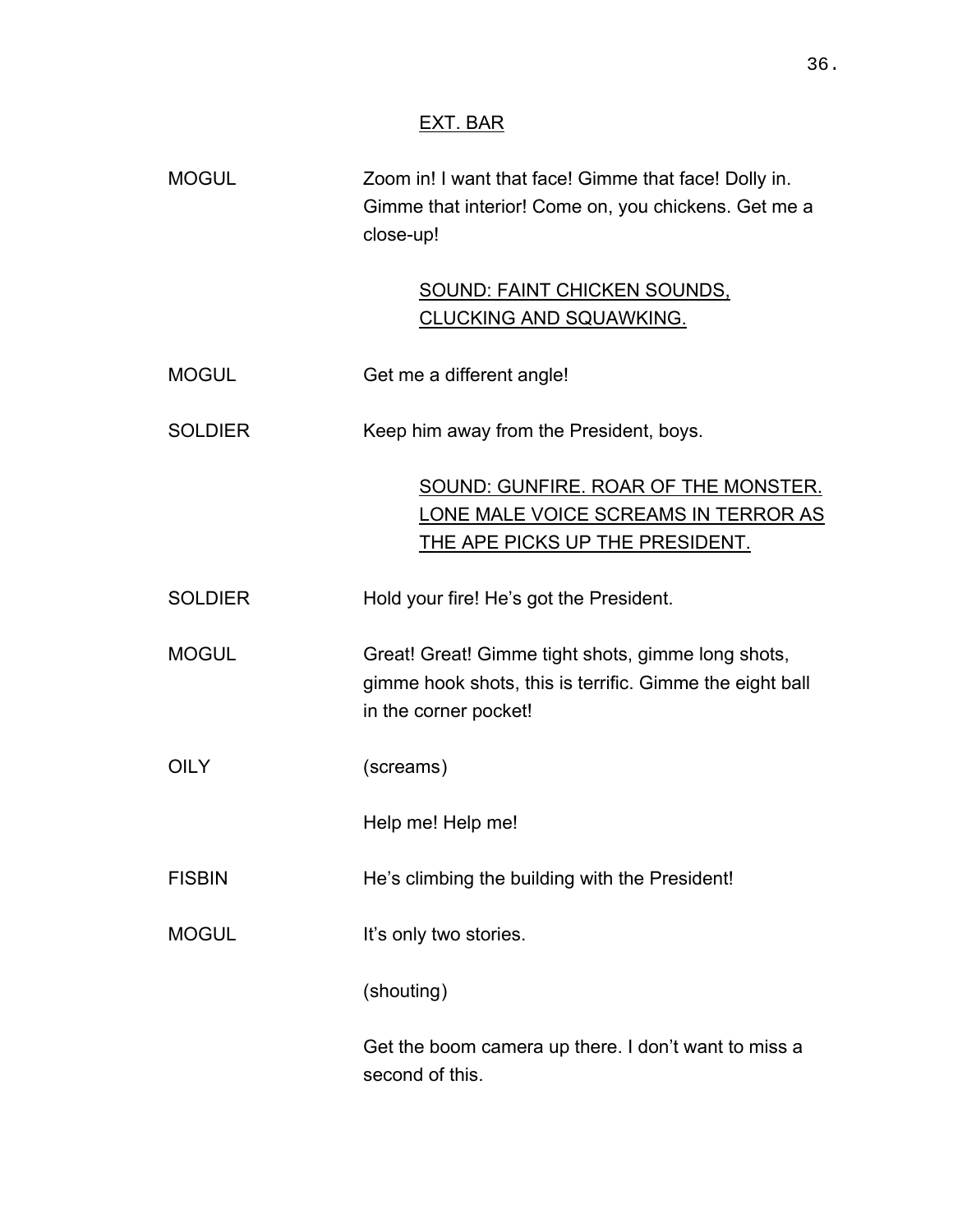### (normal)

I can't believe this is all free. Fisbin, you're a genius!

FISBIN But, that's Oily Hiyafeller, President of the United States.

MOGUL Don't you think I know that? That's what makes it so good. Fisbin, it's your job to make sure he doesn't sue us.

## SOUND: SCREAMS CONTINUE. GENERAL HUBBUB. JET PLANES OVERHEAD.

- VOICE 1 Look! Something is falling out of his pocket!
- VOICE 2 What is it?
- VOICE 1 Who knows?

SOUND: SLIDE WHISTLE, DESCENDING PITCH, THEN A LIGHT THUD AS A MAGGOTY ANDY DOLL HITS THE GROUND.

FISBIN I've got it!

### SOUND: SCRAMBLE.

FISBIN (fighting)

It's mine! It's mine, let go!

(panting)

MOGUL What is it, Fisbin?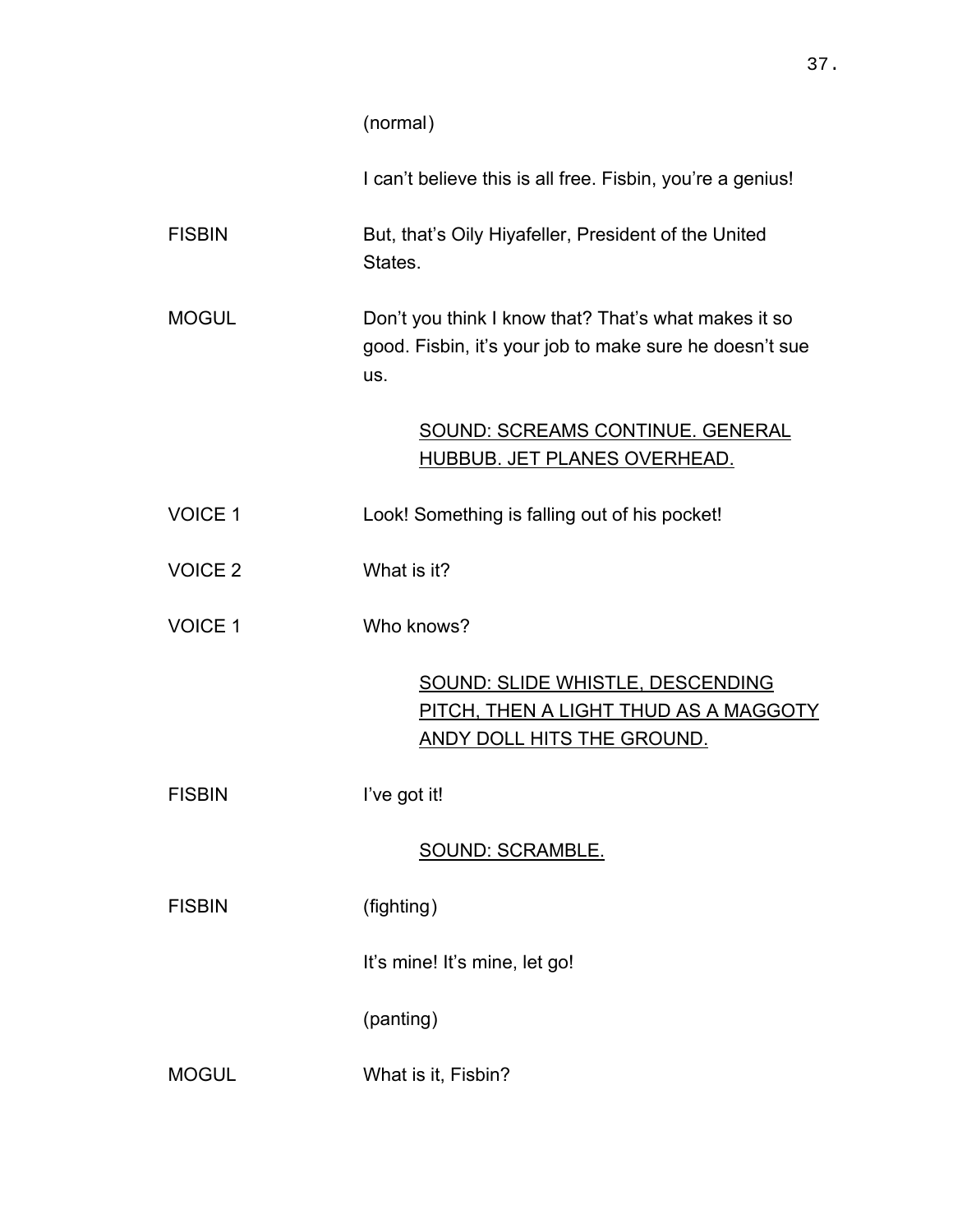# $F$ ISBIN It's a … a … a … MOGUL Fisbin, what is it? FISBIN It's ... it's a doll, sir. MOGUL **A** doll? FISBIN A Maggoty Andy doll, sir. SOUND: FADE OUT SCENE. <u>INT. OVAL OFFICE</u> SOUND: FADE UP ON QUIET ROOM WITH SOME SHUFFLING OF PAPERS AND CLEARING OF THROATS IN THE BACKGROUND. DENNIS President Hiyafeller. SOUND: SMATTERING APPLAUSE. OILY Thank you. My fellow Americans; you know, the hours I've spent here have given me a rare opportunity to step away from the big disc to meet the people who live under the pedestal upon which you have put me, and view all I have done for this Great Green Nation of ours from an unusually unbiased perspective, that of a convicted felon. Three years ago, when I was just another old man out of a job, and the high officials of my party met to decide who they would like to serve as President, I stated clearly and for the record that I would serve as long as I didn't have to serve meat. But now, I've eaten it. And what looks, on the surface, to be a

disastrous turn of events, is really a God-given chance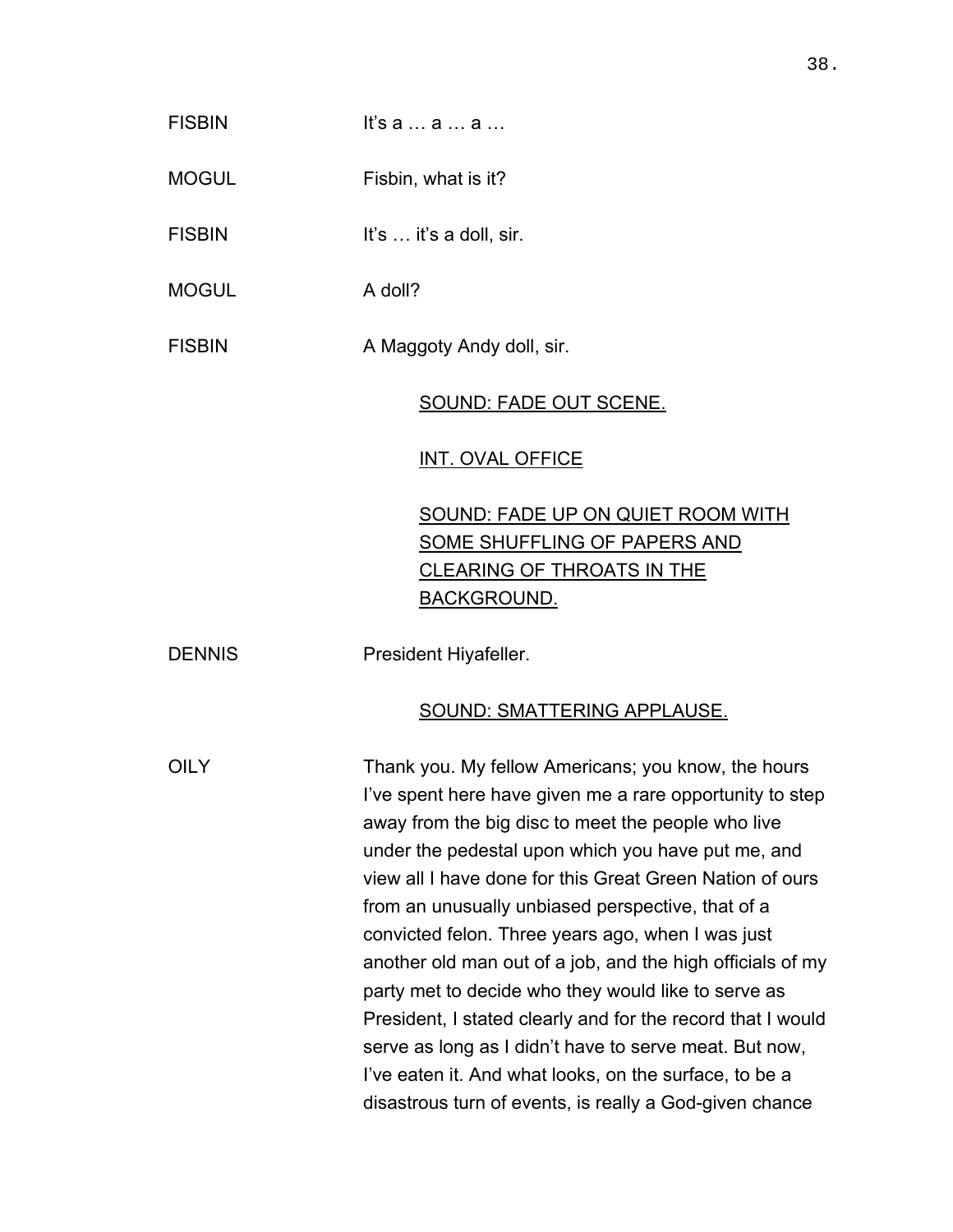to make good the promise I made to the American people so many years ago. Never before has a mere politician had the opportunity to accomplish so much by doing so little. How heartening it is to find Americans everywhere putting out the fire. Like the time Marilyn accidentally dropped her trousers, which by the way distracted only peripherally from the media coverage of the event itself. The incident was of course a statistical probability. That is to say, it was bound to happen, and Marilyn herself was quite fond of saying that she was powerless to stop it.

DENNIS Ah, shut up, ya fairy!

OILY Oh, sorry.

DENNIS That's just about it from Washington, so let's cut to more of me on the other side of the Capitol. Dennis?

### <u>EXT. STREET</u>

DENNIS Thank you, Dennis. This is Dennis, standing in front of the Tyrant Estate in Florida, where Bonita Tyrant has sequestered herself behind the seemingly impenetrable walls surrounding her navel orange grove with her coterie of male advisers, whom she calls her High Men, to ponder the repercussions of President Oily Hiyafeller's resignation, following the discovery that he stood in violation of the anti-dollosexual act, which was authored by Ms. Tyrant and signed into law by the President himself only three weeks ago. Ms. Tyrant is not seeing reporters or answering questions, although she just did issue a statement. In this statement, her last official word to the public, Ms. Tyrant said, "The resignation comes as no surprise to me. I am on a wholly secret crusade. Jesus, after all, was white, and